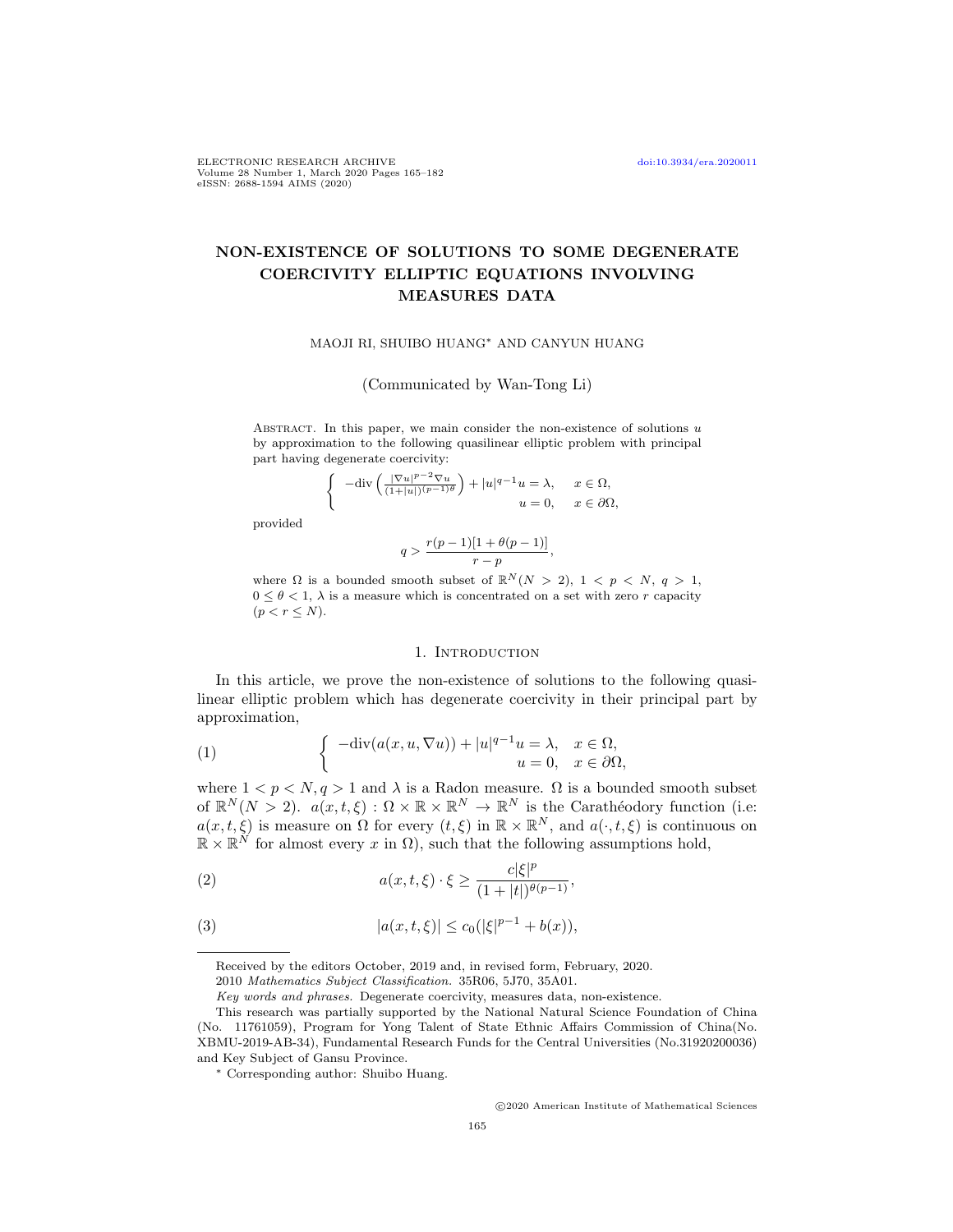<span id="page-1-1"></span>(4) 
$$
[a(x, t, \xi) - a(x, t, \xi')] \cdot [\xi - \xi'] > 0,
$$

for almost every  $x \in \Omega, t \in \mathbb{R}, \xi, \xi' \in \mathbb{R}^N$  with  $\xi \neq \xi'$ , where  $0 \leq \theta < 1$ , c and c<sub>0</sub> are two positive constants,  $b \in L^{p'}(\Omega)$  is a non-negative function, p' is the conjugate Hölder exponent of  $p$ .

It is well-known that [\[3,](#page-16-0) [9\]](#page-16-1), problem  $-\Delta u + |u|^{q-1}u = \delta_0$  has no distributional solution if  $q \geq \frac{N}{N-2}$ . On the other hand, if  $q < \frac{N}{N-2}$ , then there exists a unique solution to

$$
\begin{cases}\n-\Delta u + |u|^{q-1}u = \delta_0, & x \in \Omega, \\
u = 0, & x \in \partial\Omega.\n\end{cases}
$$

In the famous work [\[9\]](#page-16-1), Brezis proved that if  $\{u_n\}$  is sequence of solution to the nonlinear elliptic problem

<span id="page-1-0"></span>(5) 
$$
\begin{cases}\n-\Delta u_n + |u_n|^{q-1}u_n = f_n, & x \in \Omega, \\
u_n = 0, & x \in \partial\Omega,\n\end{cases}
$$

with  $q > \frac{N}{N-2}$ , and  $f_n \in L^{\infty}(\Omega)$  is a sequence functions such that, for any  $\varrho > 0$ ,

$$
\lim_{n \to \infty} \int_{\Omega \setminus B_{\varrho}(0)} |f_n - f| = 0.
$$

Then  $u_n$  converges to the unique solution  $u$  to the following equation

$$
\begin{cases}\n-\Delta u + |u|^{q-1}u = f, & x \in \Omega, \\
u = 0, & x \in \partial\Omega.\n\end{cases}
$$

This fact shows that  $B_{\varrho}(0)$  is a removable singularity set of solution to equation [\(5\)](#page-1-0) provided  $q > \frac{N}{N-2}$ . Orsina and Prignet[\[24\]](#page-17-0) extended the result of [\[9\]](#page-16-1) to more general operator  $-\text{div}(a(x, u, \nabla u))$ , where  $a(x, u, \nabla u)$  satisfies [\(2\)](#page-0-0)-[\(4\)](#page-1-1) with  $\theta = 0$ . The main results of [\[24\]](#page-17-0) shown that problem [\(1\)](#page-0-1) with  $\theta = 0$  has a solution for every given bounded measure  $\lambda$  if  $q < \frac{r(p-1)}{r-p}$ . Some other related results see [\[12,](#page-17-1) [6,](#page-16-2) [10,](#page-16-3) [8,](#page-16-4) [14,](#page-17-2) [23,](#page-17-3) [26,](#page-17-4) [27,](#page-17-5) [21,](#page-17-6) [19,](#page-17-7) [16\]](#page-17-8) and references therein.

The main goal of this paper is to study the non-existence of solutions to problem [\(1\)](#page-0-1). More precisely, consider the limit of approximating equation [\(9\)](#page-2-0)(see Theorem [1.2](#page-2-1) below), our main task is to understand which is the limit of solutions to [\(9\)](#page-2-0) and what equation it satisfies. A point worth emphasizing is that, even if  $p = 2$ , the convergence of solutions is not true if the right hand side are distributions weakly converging in  $W^{-1,2}(\Omega)$ , see [\[5\]](#page-16-5) for some counterexamples.

In order to state the main results of this paper, we need some definitions.

Let K be a compact subset of  $\Omega$ ,  $r > 1$  is a real number. The r capacity of K respect to  $\Omega$  is defined as

$$
cap_r(K, \Omega) = \inf \{ ||u||^r_{W_0^{1,r}} : u \in C_c^{\infty}(\Omega), u \ge \chi_K \},\
$$

where  $\chi_K$  is the characteristic function of K.

Let  $\lambda$  be a bounded measure on  $\Omega$ , we say that  $\lambda$  is concentrated on a set E if  $\lambda(B) = \lambda(B \cap E)$  for every Borel subset B of  $\Omega$ . Thanks to the Hahn decomposition,  $\lambda$  can be decomposed as the difference of two nonnegative mutually singular measure, that is  $\lambda = \lambda^+ - \lambda^-$ .

If  $\lambda$  is concentrated on a set E, as a consequence of the fact that  $\lambda^+$  and  $\lambda^$ are mutually singular, we have that  $\lambda^+$  and  $\lambda^-$  concentrated a set  $E^+$  and  $E^$ respectively and  $E^+ \cap E^- = \emptyset$ .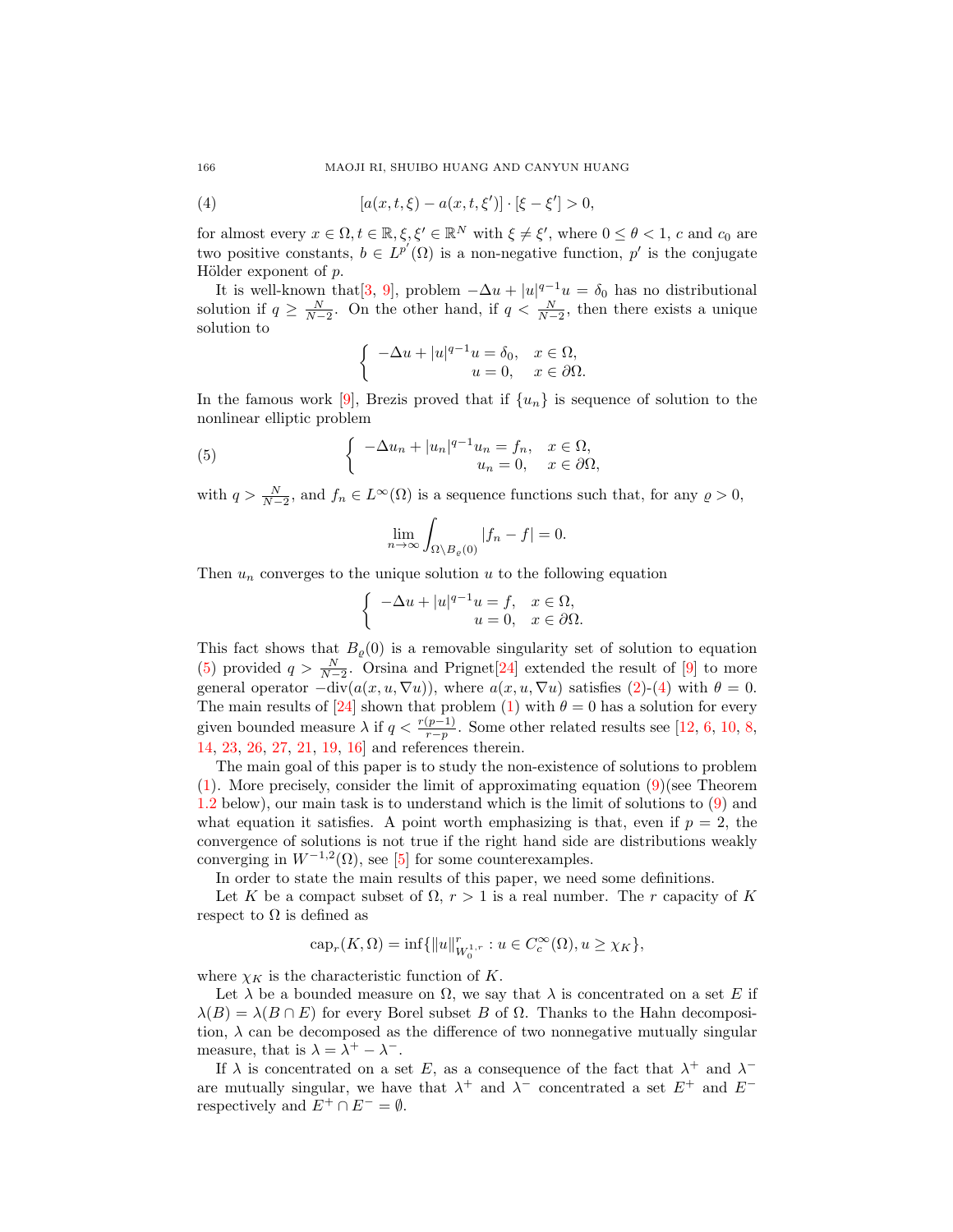Let  $\lambda = \lambda^+ - \lambda^-$  be a measure,  $f_n = f_n^+ - f_n^-$  approximations of  $\lambda$  in the following way:

<span id="page-2-2"></span>(6) 
$$
\lim_{n \to +\infty} \int_{\Omega} f_n^+ \varphi dx = \int_{\Omega} \varphi d\lambda^+, \quad \lim_{n \to +\infty} \int_{\Omega} f_n^- \varphi dx = \int_{\Omega} \varphi d\lambda^-,
$$

for every function  $\varphi$ , which is continuous and bounded on  $\Omega$ , where  $\{f_n^+\}$  and  $\{f_n^-\}$ are sequences of nonnegative  $L^{\infty}(\Omega)$  functions. We not assume that  $f_n^+$  and  $f_n^-$  are the positive and negative part of  $f_n$ . Observe that choosing  $\varphi \equiv 1$  in [\(6\)](#page-2-2), we obtain

<span id="page-2-5"></span>(7) 
$$
||f_n^+||_{L^1(\Omega)} \leq C, ||f_n^-||_{L^1(\Omega)} \leq C.
$$

For all  $k > 0, s \in \mathbb{R}$ , define

$$
T_k(s) = \max\{-k, \min\{k, s\}\}, \ G_k(s) = s - T_k(s).
$$

Firstly we stale the existence result.

<span id="page-2-4"></span>**Theorem 1.1.** Let  $\Omega$  be a bounded smooth subset of  $\mathbb{R}^N(N > 2)$ ,  $1 < p < N$ ,  $g \in \mathbb{R}^N$  $L^1(\Omega)$  and [\(2\)](#page-0-0)-[\(4\)](#page-1-1) hold. Then there exists a unique entropy solution  $u \in W_0^{1,p}(\Omega)$ to problem

<span id="page-2-3"></span>(8) 
$$
\begin{cases}\n- div(a(x, u, \nabla u)) + |u|^{q-1} u = g, & x \in \Omega, \\
u = 0, & x \in \partial \Omega.\n\end{cases}
$$

if

$$
q < \frac{N(1-\theta)}{N - (1 + \theta(p-1))}.
$$

Moreover,

$$
u \in M^{p_1}(\Omega), \ |\nabla u| \in M^{p_2}(\Omega),
$$

where  $M^{p_1}, M^{p_2}$  represents the Marcinkiewicz space with exponent

$$
p_1 = \frac{N(p-1)(1-\theta)}{N-p}, \ p_2 = \frac{N(p-1)(1-\theta)}{N-(1+\theta(p-1))}.
$$

Remark 1. The previous result gives existence and uniqueness of the entropy solution  $u \in W_0^{1,p}(\Omega)$  to [\(8\)](#page-2-3) for every  $1 < p < N$  and  $0 < \theta < 1$ . If  $\theta = 0$ , the same result for [\(8\)](#page-2-3) can be proved by the same techniques of [\[2\]](#page-16-6).

Our main results are following:

<span id="page-2-1"></span>**Theorem 1.2.** Let  $1 < p < r \leq N$  and  $\lambda = \lambda^+ - \lambda^-$  be a bounded Radon measure which is concentrated on a set E with zero r capacity. Let  $f_n = f_n^+ - f_n^-$  be a sequence of  $L^{\infty}(\Omega)$  functions which converge to  $\lambda$  in the sense of [\(6\)](#page-2-2).  $g \in L^{1}(\Omega)$ and let  $g_n$  is a sequence of  $L^{\infty}(\Omega)$  functions which converge to g weakly in  $L^1(\Omega)$ . Suppose  $u_n \in W_0^{1,p}(\Omega)$  is the solution to problem:

<span id="page-2-0"></span>(9) 
$$
\begin{cases}\n-\operatorname{div}(a(x, u_n, \nabla u_n)) + |u_n|^{q-1}u_n = f_n + g_n, & x \in \Omega, \\
u_n = 0, & x \in \partial\Omega.\n\end{cases}
$$

Then  $|\nabla u_n|^{p-1}$  strong converges to  $|\nabla u|^{p-1}$  in  $L^{\sigma}(\Omega)$  as  $n \to \infty$  for

$$
\sigma<\frac{pq}{(q+1+\theta(p-1))(p-1)},
$$

if

<span id="page-2-6"></span>(10) 
$$
q > \frac{r(p-1)[1 + \theta(p-1)]}{r - p},
$$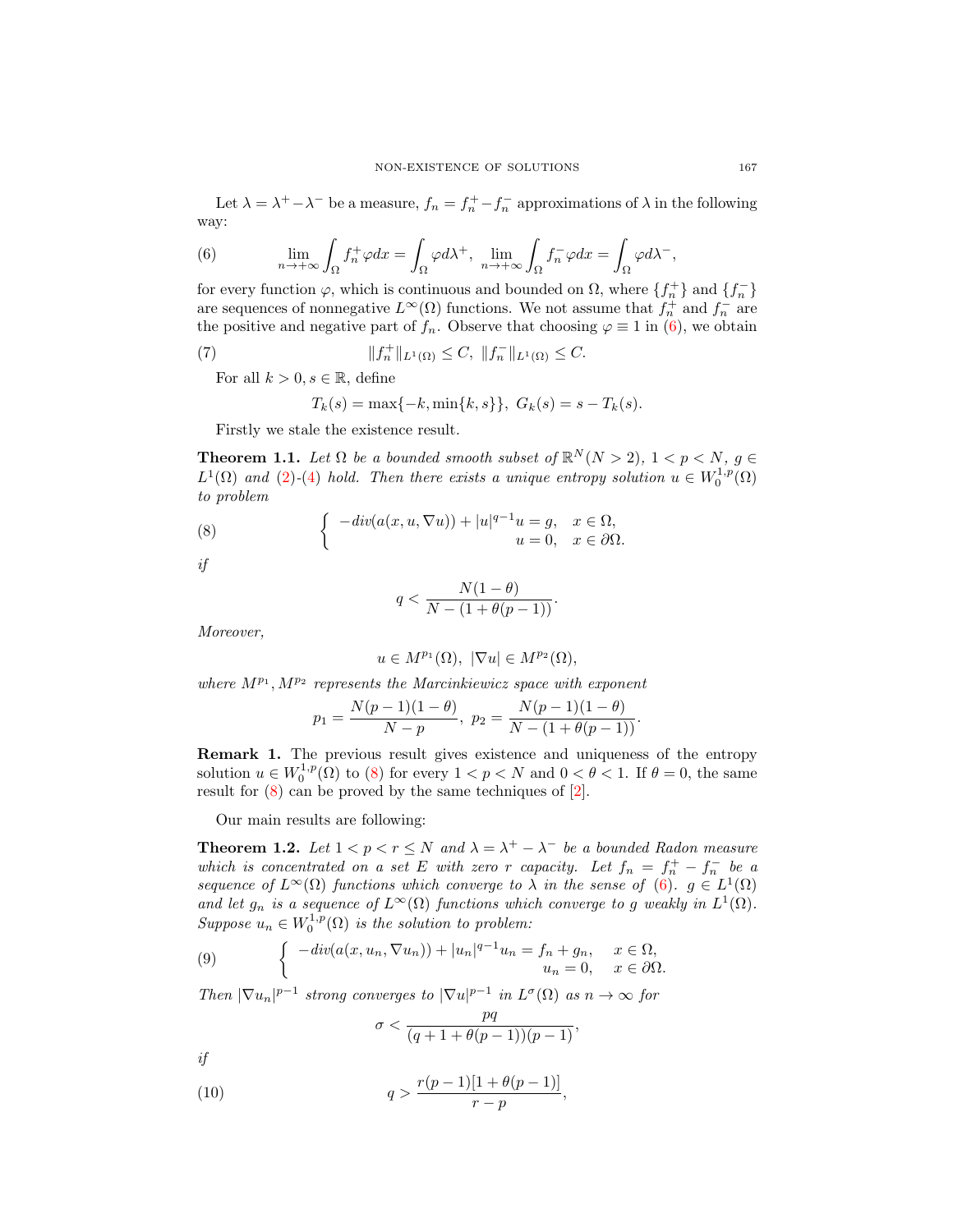where  $u$  is unique solution of  $(8)$ . Moreover,

<span id="page-3-4"></span>(11) 
$$
\lim_{n \to +\infty} \int_{\Omega} |u_n|^{q-1} u_n \varphi dx = \int_{\Omega} |u|^{q-1} u \varphi dx + \int_{\Omega} \varphi d\lambda, \ \forall \varphi \in C(\Omega).
$$

Remark 2. The above theorem shows that there is not a solution to problem [\(1\)](#page-0-1) can be obtained by approximation, if q is large enough and the measure  $\lambda$  is concentrated on a set with zero r capacity.

Remark 3. Boccardo et.al [\[7\]](#page-16-7) considered the non-existence result to the following problem

<span id="page-3-0"></span>(12) 
$$
\begin{cases}\n-\text{div}\left(\frac{a(x,\nabla u)}{(1+u)^{\gamma}}\right) + u = \mu, & x \in \Omega, \\
u = 0, & x \in \partial\Omega,\n\end{cases}
$$

where  $\gamma > 1$  and  $\mu$  is a non-negative Radon measure, concentrated on a set E with zero harmonic capacity,  $a(x,\xi)$  satisfies [\(2\)](#page-0-0)-[\(4\)](#page-1-1) with  $\theta = 0$ ,  $p = 2$  and  $b(x) = 0$ . While in Theorem [1.2,](#page-2-1)  $\lambda$  is a bounded Radon measure concentrated on a set E with zero r capacity with  $p < r \leq N$ , instead of p capacity. Therefore Theorem [1.2](#page-2-1) is not a triviality extend the results of Theorem 4.1 of [\[7\]](#page-16-7). Furthermore, in Theorem [1.2,](#page-2-1)  $\theta(p-1) \in (0, p-1)$  since  $\theta \in (0, 1)$ . Note that, in problem [\(12\)](#page-3-0), they required that  $\gamma > 1$ . It is worth pointing out that different ranges of  $\gamma$  have an important impact on the behavior of solutions to problem [\(12\)](#page-3-0), more details see [\[25,](#page-17-9) [18,](#page-17-10) [1,](#page-16-8) [17,](#page-17-11) [13,](#page-17-12) [4\]](#page-16-9).

The structure of this paper is as follows: Section 2 mainly gives some lemmas which play a important role in the process of proof of the main theorem. The proof of theorem [1.1](#page-2-4) and [1.2](#page-2-1) are given in Section 3.

## 2. Useful tools and function setting

In the following, C is a constant and its value may changes from line to line.

In order to prove Theorem [1.1](#page-2-4) and [1.2,](#page-2-1) the following basic lemmas and definitions are required.

<span id="page-3-1"></span>**Lemma 2.1.** (see Lemma 2.1 of [\[22\]](#page-17-13)) Let  $K^+$  and  $K^-$  be two disjoin compact subsets of  $\Omega$  with zero r capacity,  $\lambda = \lambda^+ - \lambda^-$  be a measure which is concentrated on a set with zero r capacity with  $1 < r \leq N$ , Then there exist two functions  $\psi_{\delta}^{+}$ and  $\psi_{\delta}^{-}$  in  $C_{c}^{\infty}(\Omega)$ , such that

$$
0 \leq \psi_{\delta}^{+} \leq 1, \ 0 \leq \psi_{\delta}^{-} \leq 1, \ \int_{\Omega} |\nabla \psi_{\delta}^{+}|^{r} dx \leq \delta, \ \int_{\Omega} |\nabla \psi_{\delta}^{-}|^{r} dx \leq \delta,
$$

$$
0 \leq \int_{\Omega} (1 - \psi_{\delta}^{+}) d\lambda^{+} \leq \delta, \ 0 \leq \int_{\Omega} (1 - \psi_{\delta}^{-}) d\lambda^{-} \leq \delta,
$$

$$
0 \leq \int_{\Omega} \psi_{\delta}^{-} d\lambda^{+} \leq \delta, \ 0 \leq \int_{\Omega} \psi_{\delta}^{+} d\lambda^{-} \leq \delta,
$$

$$
(13) \qquad \psi_{\delta}^{+} \equiv 1, x \in K^{+}, \ \psi_{\delta}^{+} \leq 1, x \in K^{-},
$$

<span id="page-3-3"></span>for every  $\delta > 0$ .

<span id="page-3-2"></span>**Definition 2.2.** Let u be an measurable function on  $\Omega$  such that  $T_k(u) \in W_0^{1,p}(\Omega)$ for every  $k > 0$ . Then there exist a unique measurable function  $v : \Omega \to \mathbb{R}^N$  such that

$$
\nabla T_k(u) = v\chi_{\{|u| \le k\}}, \ a.e \ in \ \Omega \ and \ for \ every \ k > 0.
$$

Define the gradient of u as the function v and denote it by  $v = \nabla u$ .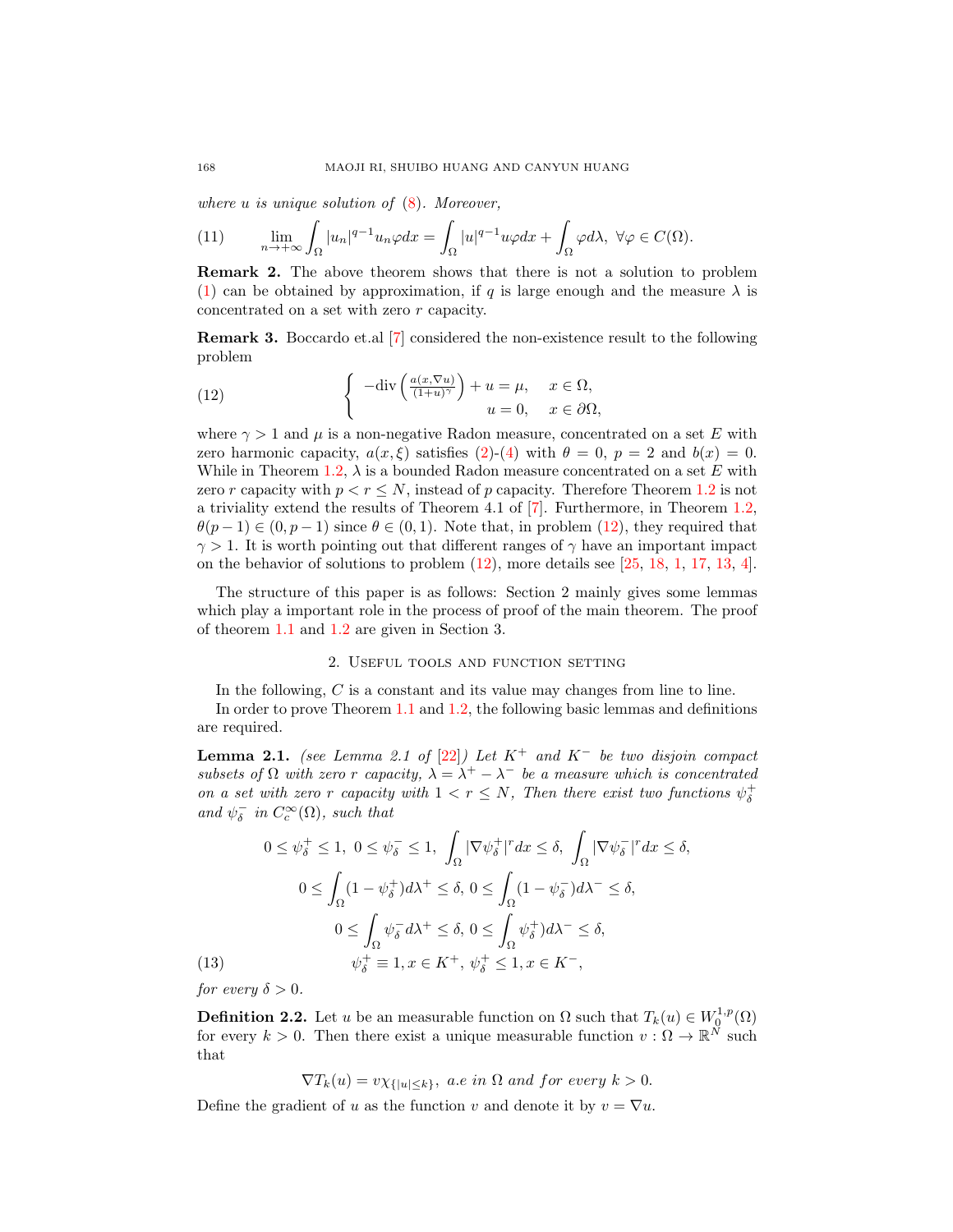**Definition 2.3.** Let  $f \in L^1(\Omega)$ ,  $q > 0$  and  $(2)-(4)$  $(2)-(4)$  $(2)-(4)$  hold. A measurable function u is an entropy solution to problem [\(8\)](#page-2-3), if  $T_k(u) \in W_0^{1,p}(\Omega)$  for every  $k > 0$ ,  $|u|^q \in L^1(\Omega)$ and

$$
\int_{\Omega} a(x, u, \nabla u) \cdot \nabla T_k(u - \varphi) dx + \int_{\Omega} |u|^{q-1} u T_k(u - \varphi) dx \le \int_{\Omega} g T_k(u - \varphi) dx,
$$

for every  $\varphi \in W_0^{1,p}(\Omega) \cap L^1(\Omega)$ .

<span id="page-4-0"></span>**Definition 2.4.** Marcinkiewicz space  $M^{s}(\Omega)(s > 0)$  is the space composed of all the measurable functions  $v$  that satisfy

$$
|\{|v| \ge k\}| \le \frac{C}{k^s},
$$

for any  $k > 0$ , where the constant  $C > 0$ .

If  $|\Omega|$  is bounded and  $0 < \varepsilon < s - 1$ , then the following embedding relationship hold:

$$
L^s(\Omega) \subset M^s(\Omega) \subset L^{s-\varepsilon}(\Omega).
$$

<span id="page-4-3"></span>**Lemma 2.5.** Let  $u \in M^{s}(\Omega)$  with  $s > 0$ . If there exist a constant  $\rho > 0$ , such that for any  $k > 0$ ,

$$
\int_{\Omega} |\nabla T_k(u)|^p dx \leq C k^{\rho},
$$

for some positive constant C. Then

$$
|\nabla u| \in M^{\frac{ps}{s+\rho}}(\Omega).
$$

*Proof.* Let  $\sigma$  be a fixed positive real number, for every  $k > 0$ ,

<span id="page-4-1"></span>(14) 
$$
|\{|\nabla u| > \sigma\}| = |\{|\nabla u| > \sigma, |u| \le k\}| + |\{|\nabla u| > \sigma, |u| > k\}|
$$

$$
\le |\{|\nabla T_k(u)| > \sigma\}| + |\{u| > k\}|.
$$

Moreover,

(15) 
$$
|\{|\nabla T_k(u)| > \sigma\}| \leq \frac{1}{\sigma^p} \int_{\Omega} |\nabla T_k(u)|^p dx \leq C \frac{k^{\rho}}{\sigma^p}.
$$

Since  $u \in M^{s}(\Omega)$ , by Definition [2.4,](#page-4-0) there exist a constant C such that

<span id="page-4-2"></span>(16) 
$$
|\{|u| > k\}| \leq \frac{C}{k^s}.
$$

Combining  $(14)-(16)$  $(14)-(16)$  $(14)-(16)$ , we have

$$
|\{ |\nabla u| > \sigma \}| \le C \frac{k^{\rho}}{\sigma^p} + \frac{C}{k^s} \le \frac{C}{k^{\frac{ps}{s+\rho}}}
$$

.

Therefore, by Definition [2.4,](#page-4-0) we get  $|\nabla u| \in M^{\frac{ps}{s+\rho}}$ .

<span id="page-4-4"></span>**Lemma 2.6.** Let  $\{u_n\}$  be a sequence in  $W_0^{1,p}(\Omega)$  and assume that there exist positive constants  $\rho$  and C with  $p > \rho$ , such that

$$
\int_{\Omega} |\nabla T_k(u_n)|^p dx \leq C k^{\rho},
$$

for any k and n. Then there exists a subsequence, still denoted by  $\{u_n\}$ , which converges to a measurable function v almost everywhere in  $\Omega$ .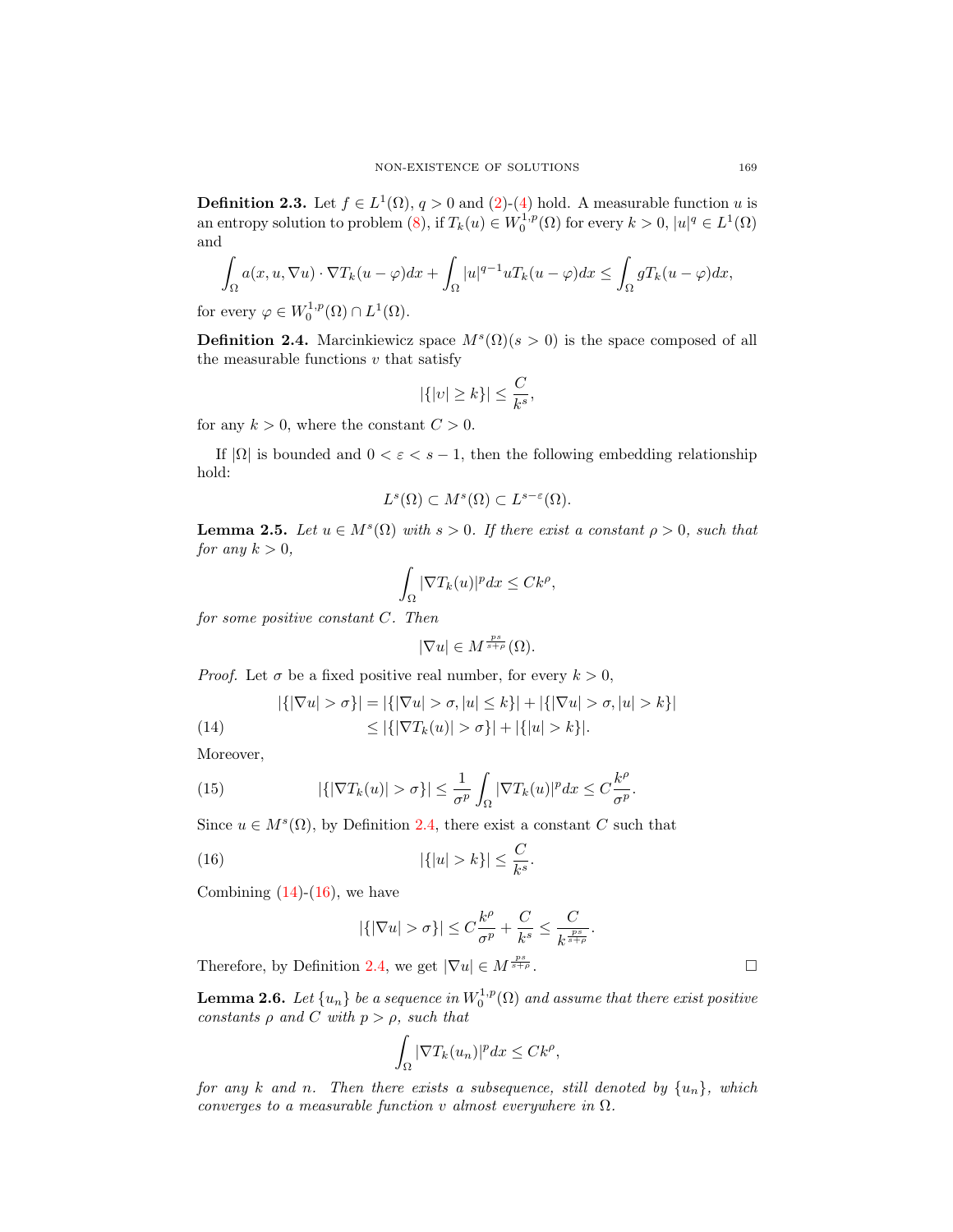<span id="page-5-4"></span>**Lemma 2.7.** Let u be an entropy solution to  $(8)$ , then

$$
\int_{\{k < |u| < k+h\}} |\nabla u|^p dx \leq C k^{\theta(p-1)}.
$$

*Proof.* For any given h and  $k > 0, s \in \mathbb{R}$ , define

$$
T_{k,h}(s) = T_h(s - T_k(s)) = \begin{cases} s - k \operatorname{sgn}(s), & k \le |s| < k + h, \\ h, & |s| \ge k + h, \\ 0, & |s| \le k. \end{cases}
$$

Take  $T_{k,h}(u)$  as test function in [\(8\)](#page-2-3), we have

<span id="page-5-0"></span>(17) 
$$
\int_{\{k < |u| < k+h\}} (a(x, u, \nabla u) \cdot \nabla u) dx + \int_{\Omega} |u|^{q-1} u T_{k,h}(u) dx = \int_{\Omega} g T_{k,h}(u) dx.
$$

Since  $u T_{k,h}(u) \geq 0$ , we find

(18) 
$$
\int_{\{k < |u| < k+h\}} (a(x, u, \nabla u) \cdot \nabla u) dx \le \int_{\Omega} g T_{k,h}(u) dx,
$$

and

<span id="page-5-1"></span>(19) 
$$
\int_{\Omega} g T_{k,h}(u) dx \le h \int_{\{|u|>k\}} |g| dx \le C.
$$

According to the assumption  $(2)$  and  $(17)-(19)$  $(17)-(19)$  $(17)-(19)$ , we get,

$$
\int_{\{k < |u| < k+h\}} |\nabla u|^p dx \le C k^{\theta(p-1)}.
$$

<span id="page-5-3"></span>**Proposition 1.** Let  $u \in W_0^{1,p}(\Omega)$  be an entropy solution to [\(8\)](#page-2-3) and satisfy

<span id="page-5-2"></span>(20) 
$$
\int_{\{|u|
$$

for every  $k > 0$  and  $p > \rho$ . Then  $u \in M^{p_1}(\Omega)$ , where  $p_1 = N(p - \rho)/(N - p)$ . More precisely, there exists  $C = C(N, p, \theta) > 0$  such that

$$
|\{|u| > k\}| \leq C k^{-p_1}.
$$

*Proof.* For every  $k > 0$ , by the Sobolev embedding theorem and  $(20)$ ,

$$
||T_k(u)||_{p^*} \le C(N, p, \theta) ||\nabla T_k(u)||_p \le C k^{\frac{\beta}{p}},
$$

where  $p^* = \frac{Np}{N-p}$ . For  $0 < \eta \leq k$ , we have

$$
\{|u|\geq \eta\}=\{|T_k(u)\geq \eta|\}.
$$

Hence

$$
|\{|u|>\eta\}|\leq \frac{\|T_k(u)\|_{p^*}^{p^*}}{\eta^{p^*}}\leq C(k^{\rho})^{\frac{p*}{p}}\eta^{-p^*}.
$$

Setting  $\eta = k$ , we obtain

$$
|\{|u| > k\}| \le Ck^{-\frac{N(p-\rho)}{N-p}}.
$$

This fact shows that  $u \in M^{p_1}(\Omega)$  with  $p_1 = N(p - \rho)/(N - p)$ .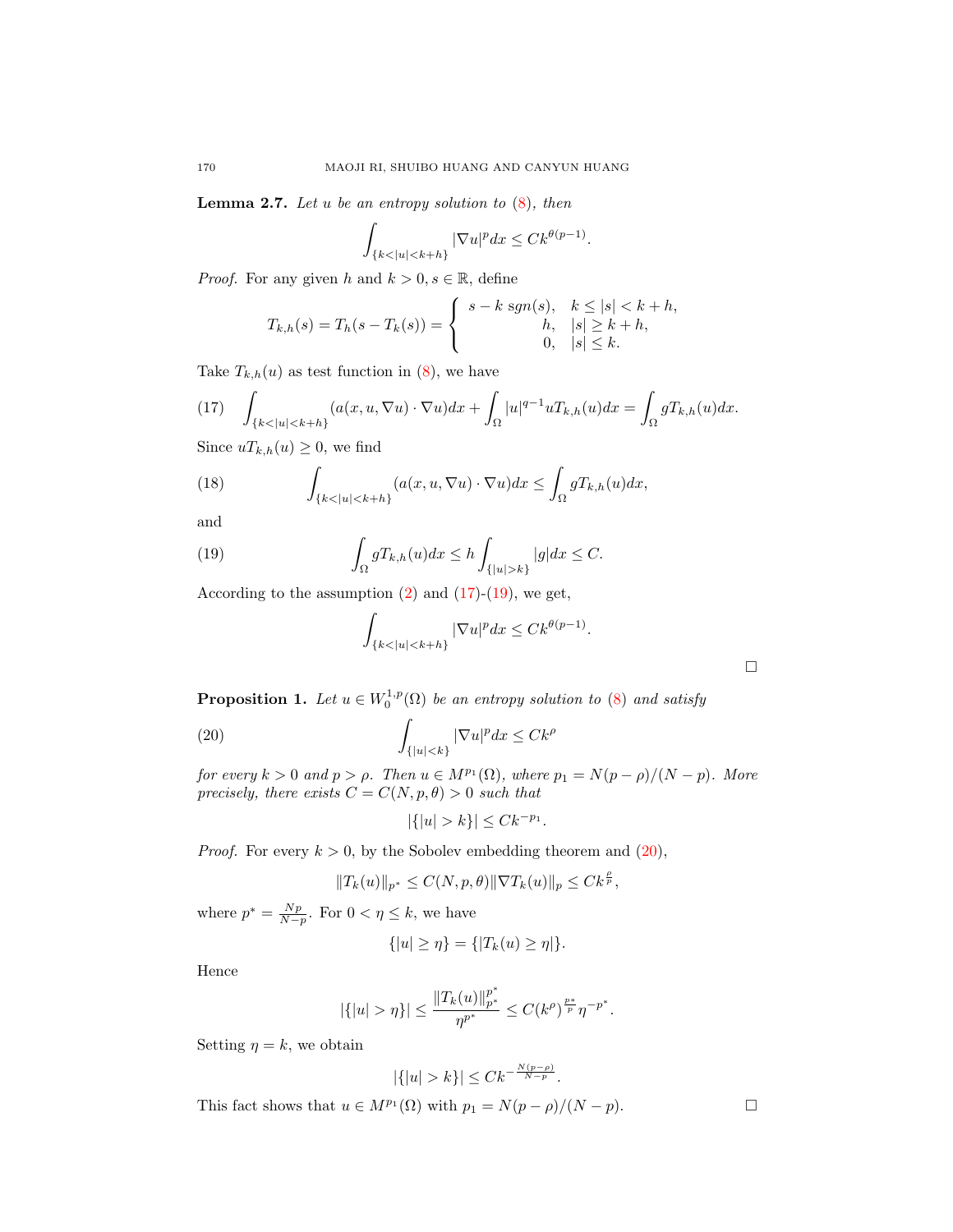<span id="page-6-3"></span>**Proposition 2.** Assume that  $u \in W_0^{1,p}(\Omega)$  is an entropy solution to  $(8)$ , which satisfies [\(20\)](#page-5-2) for every k. Then  $\nabla u \in M^{p_2}(\Omega)$ , where  $p_2 = N(p - \rho)/(N - \rho)$ , that is there exists  $C = C(N, p, \theta) > 0$  such that

$$
|\{|\nabla u| > h\}| \le Ch^{-p_2},
$$

for every  $h > 0$ .

*Proof.* For  $k, \lambda > 0$ , set

$$
\psi(k,\lambda) = |\{ |\nabla u|^p > \lambda, |u| > k \}|.
$$

Using the fact that the function  $\lambda \mapsto \psi(k, \lambda)$  is nonincreasing, we get, for  $k, \lambda > 0$ ,

<span id="page-6-0"></span>(21)  

$$
\psi(0,\lambda) = |\{|\nabla u|^p > \lambda\}| \le \frac{1}{\lambda} \int_0^{\lambda} \psi(0,s)ds
$$

$$
\le \psi(k,0) + \frac{1}{\lambda} \int_0^{\lambda} \psi(0,s) - \psi(k,s)ds.
$$

By Proposition [1,](#page-5-3)

$$
(22) \qquad \qquad \psi(k,0) \leq C k^{-p_1},
$$

where  $p_1 = N(p - \rho)/(N - p)$ . Since  $\psi(0, s) - \psi(k, s) = |\{|\nabla u|^p > s, |u| < k\}|$ , thanks to  $(20)$ , we have

<span id="page-6-1"></span>(23) 
$$
\int_0^\infty \psi(0,s) - \psi(k,s)ds = \int_{\{|u|< k\}} |\nabla u|^p dx \leq Ck^{\rho}.
$$

Combining  $(21)-(23)$  $(21)-(23)$  $(21)-(23)$ , we arrive at

<span id="page-6-2"></span>(24) 
$$
\psi(0,\lambda) \leq \frac{Ck^{\rho}}{\lambda} + Ck^{-p_1}.
$$

Let  $\frac{C k^{\rho}}{\lambda} = C k^{-p_1}$  and  $\lambda = h^p$ , [\(24\)](#page-6-2) implies that

$$
|\{|\nabla u| > h\}| \le Ch^{-\frac{N(p-\rho)}{N-\rho}}.
$$

That is  $\nabla u \in M^{p_2}(\Omega)$  with  $p_2 = N(p - \rho)/(N - \rho)$ .

# 3. Proof of main theorem

In this section we prove Theorem [1.1](#page-2-4) and [1.2](#page-2-1) combining the results of Sections 2.

In the proofs of Theorem [1.1](#page-2-4) and [1.2,](#page-2-1)  $\omega(n, m, \delta)$  will denote any quantity (depending on  $n, m$  and  $\delta$ ) such that

$$
\lim_{\delta \to 0^+} \lim_{m \to +\infty} \lim_{n \to +\infty} \omega(n, m, \delta) = 0.
$$

If the quantity does not depend on one or more of the three parameters  $n, m$  and δ, we will omit the dependence from it in  $ω$ . For example,  $ω(n, δ)$  is any quantity such that

$$
\lim_{\delta \to 0^+} \lim_{n \to +\infty} \omega(n, \delta) = 0.
$$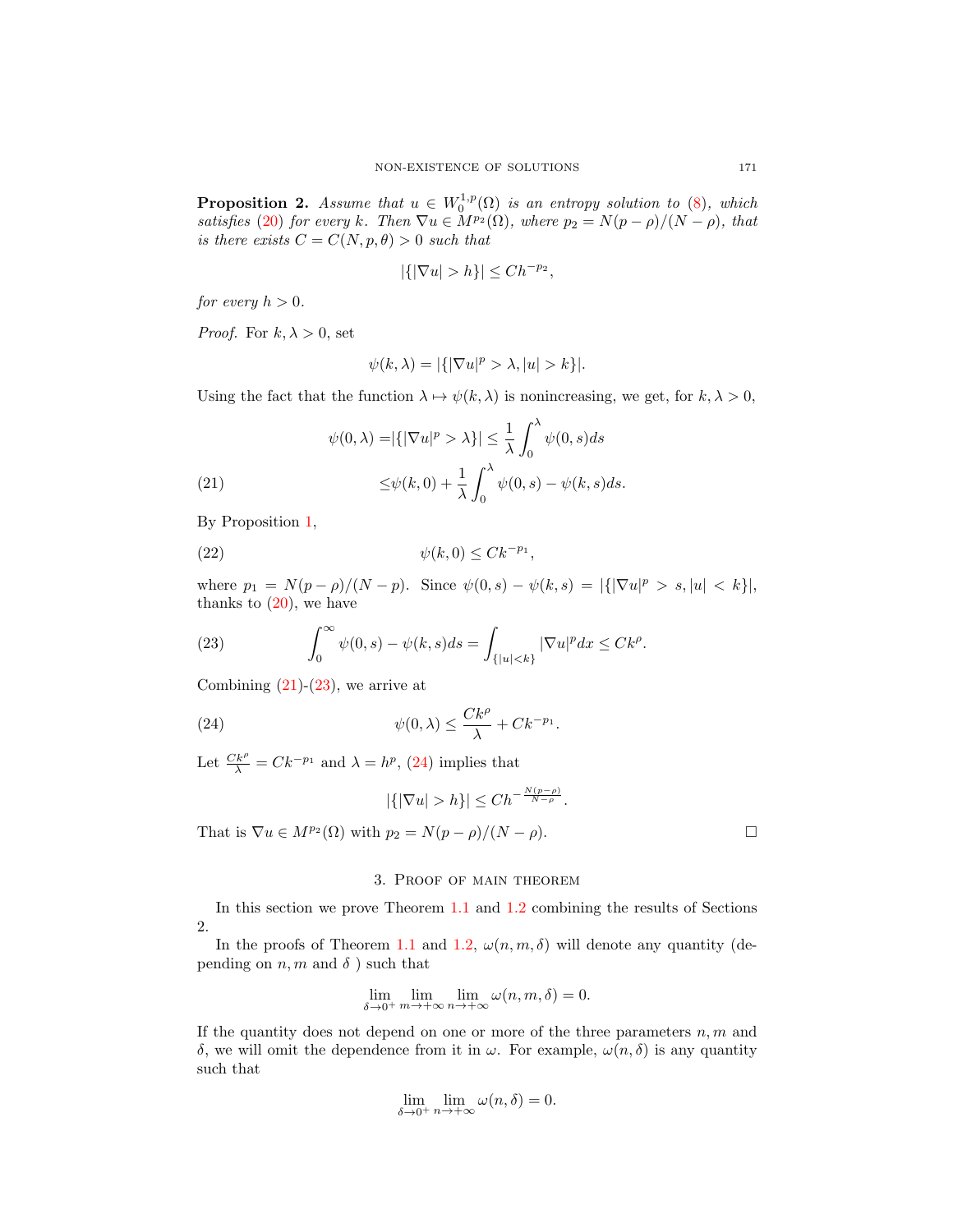# 3.1. Proof of Theorem [1.1.](#page-2-4)

The proof of Theorem [1.1](#page-2-4) will be divided in several steps.

*Proof.* (1)Uniqueness: Let  $u_1$  and  $u_2$  be two entropy solutions to equation [\(8\)](#page-2-3). The proof of the fact that  $u_1 = u_2$  will follow from the following four steps.

**Step 1.** Assume that  $g_i \in L^1(\Omega)$ ,  $(i = 1, 2)$ . Choosing  $T_k(u_1 - T_h u_2)$  and  $T_k(u_2 - T_h u_1)$  $T_hu_1)$  as test function in [\(8\)](#page-2-3) respectively, we get

$$
I := \int_{\Omega} a(x, u_1, \nabla u_1) \cdot \nabla T_k (u_1 - T_h u_2) dx + \int_{\Omega} a(x, u_2, \nabla u_2) \cdot \nabla T_k (u_2 - T_h u_1) dx
$$
  
= 
$$
- \int_{\Omega} |u_1|^{q-1} u_1 T_k (u_1 - T_h u_2) dx - \int_{\Omega} |u_2|^{q-1} u_2 T_k (u_2 - T_h u_1) dx
$$
  
(25) 
$$
+ \int_{\Omega} g_1 T_k (u_1 - T_h u_2) dx + \int_{\Omega} g_2 T_k (u_2 - T_h u_1) dx.
$$

<span id="page-7-1"></span>Step 2. Denote

$$
A_0 = \{x \in \Omega : |u_1 - u_2| < k, |u_1| < h, |u_2| < h\},
$$
\n
$$
A_1 = \{x \in \Omega : |u_1 - T_h u_2| < k, |u_2| \ge h\},
$$
\n
$$
A_2 = \{x \in \Omega : |u_1 - T_h u_2| < k, |u_2| < h, |u_1| \ge h\}.
$$

For  $x \in A_0$ ,

$$
\nabla T_k(u_1 - T_h u_2) = \nabla (u_1 - u_2)
$$

and

$$
\nabla T_k(u_2 - T_h u_1) = \nabla T_k(u_2 - u_1).
$$

Thus, for every  $x \in A_0$ ,

<span id="page-7-0"></span>
$$
\int_{\Omega} a(x, u_1, \nabla u_1) \cdot \nabla T_k (u_1 - T_h u_2) dx + \int_{\Omega} a(x, u_2, \nabla u_2) \cdot \nabla T_k (u_2 - T_h u_1) dx
$$
\n(26)\n
$$
= \int_{A_0} [a(x, u_1, \nabla u_1) - a(x, u_2, \nabla u_2)] \cdot \nabla (u_1 - u_2) dx := I_0.
$$
\nFor  $x \in A_1$ ,  $\nabla T_k (u_1 - T_h u_2) = \nabla (u_1 - h) = \nabla u_1$ . By (2), we get\n(27)\n
$$
\int_{\Omega} a(x, u_1, \nabla u_1) \cdot \nabla T_k (u_1 - T_h u_2) dx = \int_{A_1} a(x, u_1, \nabla u_1) \cdot \nabla u_1 dx \ge 0.
$$
\nFor  $x \in A_2$ ,  $\nabla T_k (u_1 - T_h u_2) = \nabla (u_1 - u_2)$ . Thus\n(28)\n
$$
\int_{\Omega} a(x, u_1, \nabla u_1) \cdot \nabla T_k (u_1 - T_h u_2) dx \ge - \int_{A_2} a(x, u_1, \nabla u_1) \cdot \nabla u_2 dx.
$$
\nSimilarly, denote

Similarly, denote

$$
A_1^* = \{ x \in \Omega : |u_2 - T_h u_1| < k, |u_1| \ge h \},
$$
\n
$$
A_2^* = \{ x \in \Omega : |u_2 - T_h u_1| < k, |u_1| < h, |u_2| \ge h \}.
$$

Then for  $x \in A_1^*$ ,  $\nabla T_k(u_2 - T_h u_1) = \nabla(u_2 - h) = \nabla u_2$ . By [\(2\)](#page-0-0), we get

(29) 
$$
\int_{\Omega} a(x, u_2, \nabla u_2) \cdot \nabla T_k(u_2 - T_h u_1) dx = \int_{A_1^*} a(x, u_2, \nabla u_2) \cdot \nabla u_2 dx \ge 0.
$$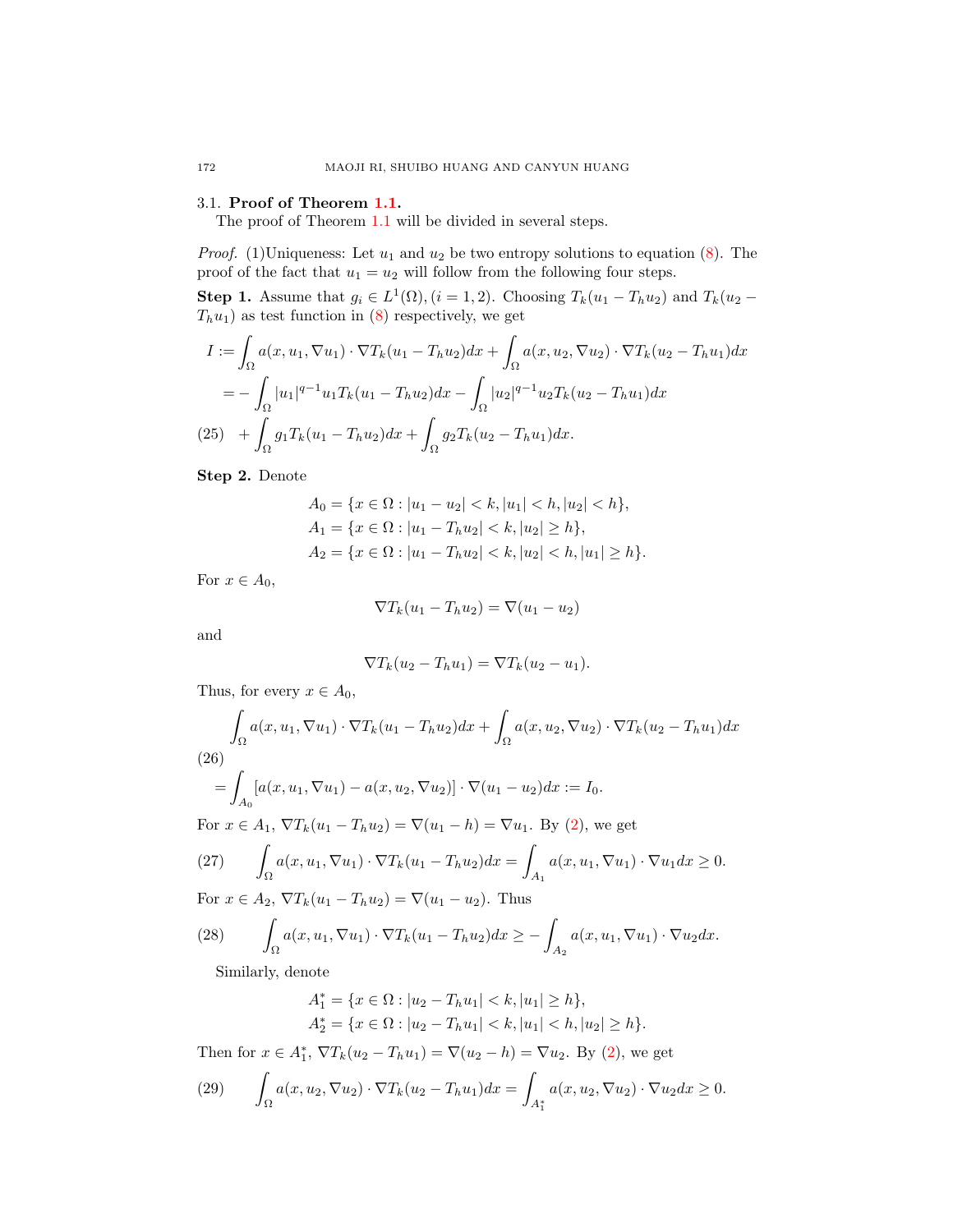<span id="page-8-0"></span>For 
$$
x \in A_2^*
$$
,  $\nabla T_k(u_2 - T_h u_1) = \nabla (u_2 - u_1)$ . Thus  
\n(30) 
$$
\int_{\Omega} a(x, u_2, \nabla u_2) \cdot \nabla T_k(u_2 - T_h u_1) dx \ge - \int_{A_2^*} a(x, u_2, \nabla u_2) \cdot \nabla u_1 dx.
$$

Summing up [\(26\)](#page-7-0)-[\(30\)](#page-8-0) in the form  $I \ge I_0 - I_1$ , where

$$
I_1 = \int_{A_2} a(x, u_1, \nabla u_1) \cdot \nabla u_2 dx + \int_{A_2^*} a(x, u_2, \nabla u_2) \cdot \nabla u_1 dx
$$
  
:=  $I_{11} + I_{12}$ .

Now, we estimate  $I_{11}$ . By the Hölder inequality and [\(3\)](#page-0-2), we have

$$
I_{11} \leq ||a(x, u_1, \nabla u_1)||_{L^{p'}(\{h \leq |u_1| \leq h+k\})} ||\nabla u_2||_{L^p(\{h-k \leq |u_2| \leq h\})}
$$
  

$$
\leq c_0(||\nabla u_1||_{L^{p'}(\{h \leq |u_1| \leq h+k\})}^{p-1} + ||b(x)||_{L^{p'}(\{|u_1| \geq h\})}) ||\nabla u_2||_{L^p(\{h-k \leq |u_2| \leq h\})}.
$$

Therefore, by Lemma [2.7](#page-5-4) and Proposition [2,](#page-6-3)  $I_{11} \rightarrow 0$  as  $h \rightarrow \infty$  for every  $k > 0$ .  $I_{12}\rightarrow 0$  as  $h\rightarrow \infty$  for every  $k>0$  can be obtained in the same way.

Hence, we find

<span id="page-8-1"></span>
$$
\int_{\Omega} a(x, u_1, \nabla u_1) \cdot \nabla T_k(u_1 - T_h u_2) dx + \int_{\Omega} a(x, u_2, \nabla u_2) \cdot \nabla T_k(u_2 - T_h u_1) dx
$$
\n(31)\n
$$
= \int_{A_0} [a(x, u_1, \nabla u_1) - a(x, u_2, \nabla u_2)] \cdot \nabla (u_1 - u_2) dx + \varepsilon(h).
$$

Step 3. Now estimate the terms on the right hand side of [\(25\)](#page-7-1). Denote

$$
B_0 = \{x \in \Omega : |u_1| < h, |u_2| < h\},
$$
\n
$$
B_1 = \{x \in \Omega : |u_1| \ge h\},
$$
\n
$$
B_2 = \{x \in \Omega : |u_2| \ge h\}.
$$

For  $x \in B_0$ , since  $T_k(u_1 - T_h u_2) = T_k(u_1 - u_2)$  and  $T_k(u_2 - T_h u_1) = T_k(u_2 - u_1)$ , we arrive at

(32) 
$$
\int_{\Omega} |u_1|^{q-1} u_1 T_k (u_1 - T_h u_2) dx + \int_{\Omega} |u_2|^{q-1} u_2 T_k (u_2 - T_h u_1) dx
$$

$$
= \int_{B_0} (|u_1|^{q-1} u_1 - |u_2|^{q-1} u_2) T_k (u_1 - u_2) dx \ge 0,
$$

and

(33) 
$$
\int_{\Omega} g_1 T_k (u_1 - T_h u_2) dx + \int_{\Omega} g_2 T_k (u_2 - T_h u_1) dx
$$

$$
= \int_{B_0} (g_1 - g_2) T_k (u_1 - u_2) dx \le 0.
$$

For  $x \in B_1$ , since  $T_k(u_2 - T_h u_1) = T_k(u_2 - h)$ . Then

$$
\int_{\Omega} |u_1|^{q-1} u_1 T_k (u_1 - T_h u_2) dx + \int_{\Omega} |u_2|^{q-1} u_2 T_k (u_2 - T_h u_1) dx
$$
  
\n
$$
\leq k \int_{B_1} (|u_1|^{q-1} u_1 + |u_2|^{q-1} u_2) dx := J_1,
$$

and

$$
\int_{\Omega} g_1 T_k (u_1 - T_h u_2) dx + \int_{\Omega} g_2 T_k (u_2 - T_h u_1) dx \leq k \int_{B_1} (|g_1| + |g_2|) dx := J_2.
$$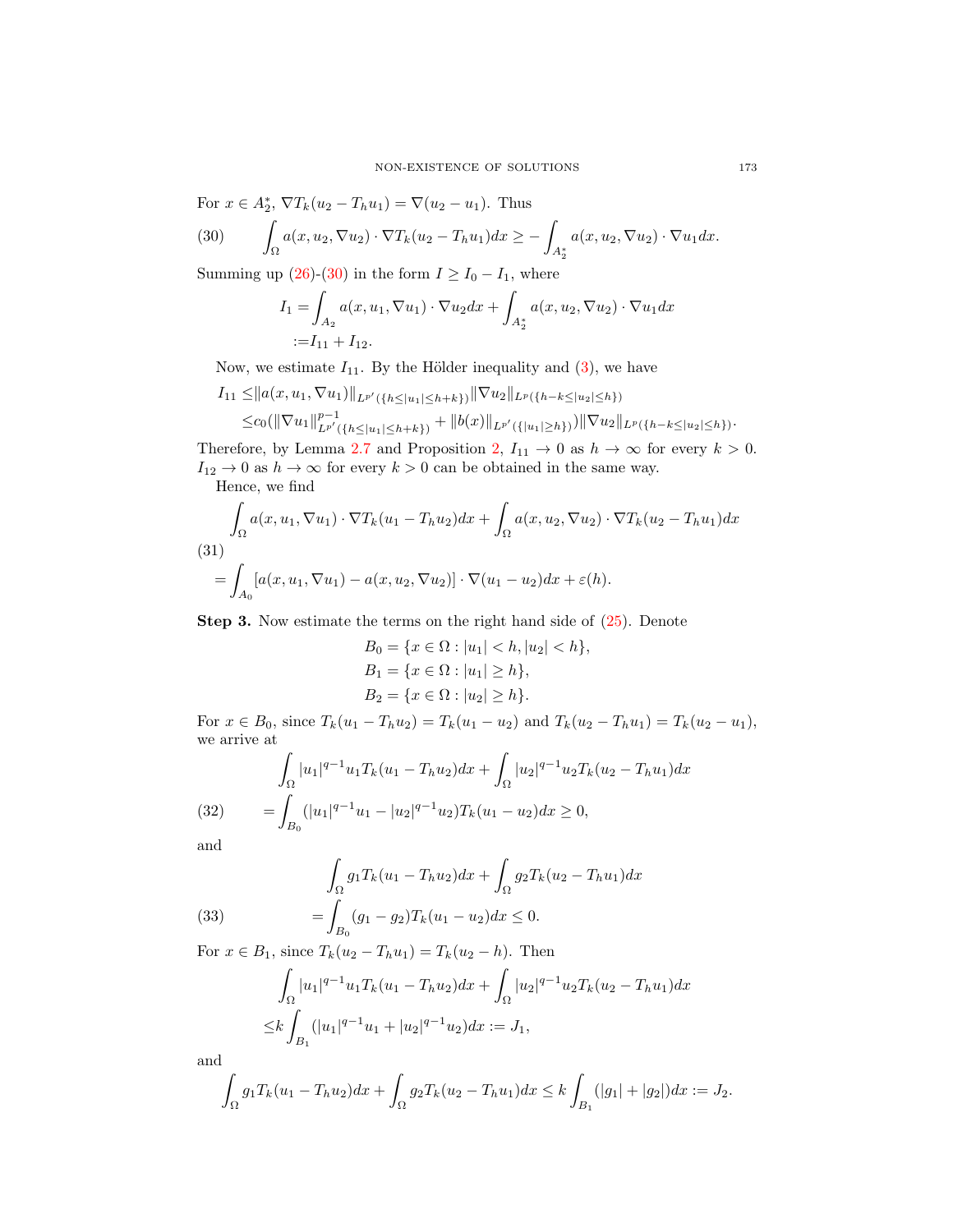For  $x \in B_2$ , since  $T_k(u_1 - T_h u_2) = T_k(u_1 - h)$ , we get

$$
\int_{\Omega} |u_1|^{q-1} u_1 T_k (u_1 - T_h u_2) dx + \int_{\Omega} |u_2|^{q-1} u_2 T_k (u_2 - T_h u_1) dx
$$
  
\n
$$
\leq k \int_{B_2} (|u_1|^{q-1} u_1 + |u_2|^{q-1} u_2) dx := J_1^*,
$$

and

$$
\int_{\Omega} g_1 T_k (u_1 - T_h u_2) dx + \int_{\Omega} g_2 T_k (u_2 - T_h u_1) dx \leq k \int_{B_2} (|g_1| + |g_2|) dx := J_2^*.
$$

According to  $|B_1| \to 0$ ,  $|B_2| \to 0$  as  $h \to \infty$  and  $|u|^q \in L^1(\Omega)$  for fixed  $k > 0$ , we get

<span id="page-9-0"></span>(34) 
$$
J_1 + J_2 + J_1^* + J_2^* \to 0 \text{ as } h \to \infty.
$$

**Step 4.** Combining  $(25)$  and  $(31)-(34)$  $(31)-(34)$  $(31)-(34)$ , we have

$$
\int_{A_0} [a(x, u_1, \nabla u_1) - a(x, u_2, \nabla u_2)] \cdot \nabla (u_1 - u_2) dx \le \varepsilon(h),
$$

where  $\varepsilon(h) \to 0$  as  $h \to \infty$ . Since  $A_0$  converges to  $\{x \in \Omega : |u_1 - u_2| < k\}$  by measure as  $h \to \infty$  for fixed  $k > 0$ , we conclude that

$$
\int_{\{|u_1-u_2|
$$

for all  $k > 0$ . This fact, combine with [\(4\)](#page-1-1), implies that  $\nabla u_1 = \nabla u_2$  a.e in  $\Omega$ . Then we get  $u_1 = u_2$  a.e in  $\Omega$ .

(2) Existence:

Step 1. Let

$$
F(x, u) = g(x) - \beta(u),
$$

where  $\beta(u) = |u|^{q-1}u$ , which is continuous with respect to u. Then  $g(x) = F(x, 0) \in$  $L^1(\mathbb{R}^N)$  and  $\beta$  is monotonous nondecreasing with respect to u with  $\beta(0) = 0$  and  $\beta(u)u \geq 0.$ 

Let  $g_n \in C_0^{\infty}$ , such that  $g_n$  converges to g in  $L^1(\Omega)$ , with  $||g_n||_{L^1(\Omega)} \leq ||g||_{L^1(\Omega)}$ for every  $n \geq 1$ . Define  $\beta_n(s) = T_n(\beta)$ . In this way,  $|\beta_n(s)| \leq |\beta(s)|$  for every  $s \in \mathbb{R}$ and  $x \in \Omega$ . Finally we take

$$
\gamma_n(s) = \beta_n(s) + \frac{1}{n}|s|^{p-2}s.
$$

Then by [\[20\]](#page-17-14), there exists  $u_n \in W_0^{1,p}(\Omega)$  such that

<span id="page-9-1"></span>(35) 
$$
\begin{cases}\n-\text{div}a(x, u_n, \nabla u_n) + \gamma_n(x, u_n) = g_n, & x \in \Omega, \\
u_n = 0, & x \in \partial\Omega,\n\end{cases}
$$

holds in the sense of distributions in  $\Omega$ .

By density arguments, we can take  $T_h(u_n - T_k(u_n))$  and  $T_k(u_n)$  as the test function in [\(35\)](#page-9-1) respectively, we have

<span id="page-9-2"></span>
$$
\int_{\{k \le |u_n| < k+h\}} a(x, u_n, \nabla u_n) \cdot \nabla u_n dx + \int_{\{|u_n| > k\}} \gamma_n T_h(u_n - T_k(u_n)) dx
$$
\n
$$
(36) \quad = \int_{\{|u_n| > k\}} g_n T_h(u_n - T_k(u_n)) dx,
$$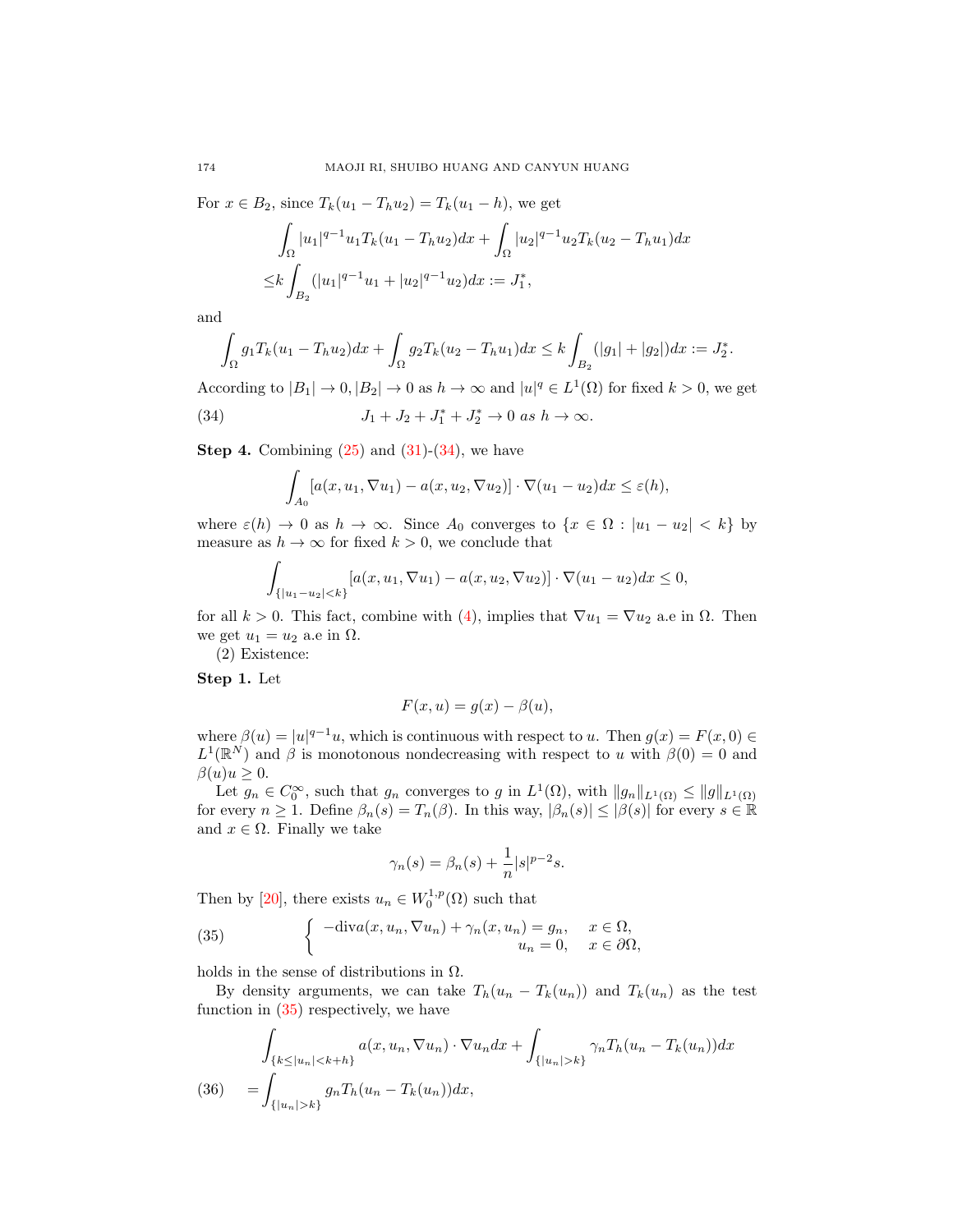and

<span id="page-10-0"></span>(37) 
$$
\int_{\{|u_n|>k\}} a(x, u_n, \nabla u_n) \cdot \nabla u_n dx + \int_{\Omega} \gamma_n T_k(u_n) dx = \int_{\Omega} g_n T_k(u_n) dx.
$$

Combine [\(36\)](#page-9-2) with [\(2\)](#page-0-0) (fix the ellipticity constant  $c = 1$ ) and  $\gamma_n T_h(u_n - T_k(u_n)) \geq 0$ , we get,

<span id="page-10-1"></span>(38) 
$$
\int_{\{k < |u_n| < k+h\}} |\nabla u_n|^p dx
$$

$$
\leq h k^{\theta(p-1)} \int_{\{|u_n| > k\}} g_n dx \leq h k^{\theta(p-1)} \|g_n\|_{L^1(\Omega)} = C k^{\theta(p-1)}.
$$

Since  $a(x, u_n, \nabla u_n) \cdot \nabla u_n \geq 0$  by [\(2\)](#page-0-0), we have

(39) 
$$
\int_{\{|u_n|>k\}} |\gamma_n(u_n)| dx \leq \int_{\{|u_n|>k\}} |g_n| dx \leq ||g_n||_{L^1(\Omega)} \leq C.
$$

Combine [\(37\)](#page-10-0) with  $\gamma_n T_k(u_n) \geq 0$ , we have

<span id="page-10-2"></span>(40) 
$$
\int_{\{|u_n|
$$

**Step 2.** Convergence. Using [\(38\)](#page-10-1) and Proposition [1,](#page-5-3) we have  $|\{|u_n| > k\}|$  is bounded uniformly for every  $k > 0$ . Thanks to [\(40\)](#page-10-2), we see that  $\{\nabla T_k(u_n)\}\$ is bounded in  $L_{loc}^p(\Omega)$  for every  $k > 0$ .

Next we prove that  $u_n \to u$  locally in measure.

For  $t, \epsilon > 0$ , we have

$$
\{|u_n - u_m| > t\} \subset \{|u_n| > k\} \cup \{|u_m| > k\} \cup \{|T_k(u_n) - T_k(u_m)| > t\}.
$$

Thus

$$
|\{|u_n - u_m| > t\}| \leq |\{|u_n| > k\}| + |\{|u_m| > k\}| + |\{|T_k(u_n) - T_k(u_m)| > t\}|.
$$

Choosing k large enough such that  $|\{|u_n| > k\}| < \epsilon$  and  $|\{|u_m| > k\}| < \epsilon$ . Since  ${\nabla T_k(u_n)}_n$  is bounded in  $L^p(\Omega)$  and  $T_k(u_n) \in W_0^{1,p}(\Omega)$  for every  $k > 0$ . Assume that  ${T_k(u_n)}$  is a Cauchy sequence in  $L^q(\Omega \cap B_R)$  for any  $q < pN/(N-p)$  and any  $R > 0$ ,

$$
T_k(u_n) \to T_k(u)
$$
 in  $L_{loc}^p(\Omega)$  and a.e in  $\Omega$ .

Then

$$
|\{|T_k(u_n)-T_k(u_m)|>t\}\cap B_R|\leq t^{-q}\int_{\Omega\cap B_R}|T_k(u_n)-T_k(u_m)|^qdx\leq \epsilon,
$$

for all  $n, m \geq n_0(k, t, R)$ . This show that  $\{u_n\}$  is a Cauchy sequence in  $B_R$ . Hence that  $u_n \to u$  locally.

Now to prove that  $\nabla u_n$  converges to some function v locally. We need to prove that  $\{\nabla u_n\}$  is a Cauchy sequence in any ball  $B_R$ . Let  $t, \epsilon > 0$  again, then

$$
\{|\nabla u_n - \nabla u_m| > t\} \cap B_R \subset \{|u_n - u_m| \le k, |\nabla u_n| \le l, |\nabla u_m| \le l, |\nabla u_n - \nabla u_m| > t\}
$$
  

$$
\cup \{|\nabla u_n| > l\} \cup \{|\nabla u_m| > l\} \cup (\{|u_n - u_m| > k\} \cap B_R).
$$

Choose l large enough such that  $|\{|\nabla u_n| > l\}| \leq \epsilon$  for all  $n \in \mathbb{N}$ . If a is a continuous function independent of x, then by [\(4\)](#page-1-1), there exists a  $\mu > 0$ , such that  $|\xi| < l, |\xi'| < l$ and  $|\xi - \xi'| > t$  means

$$
[a(x, t, \xi) - a(x, t, \xi')] \cdot [\xi - \xi'] \ge \mu.
$$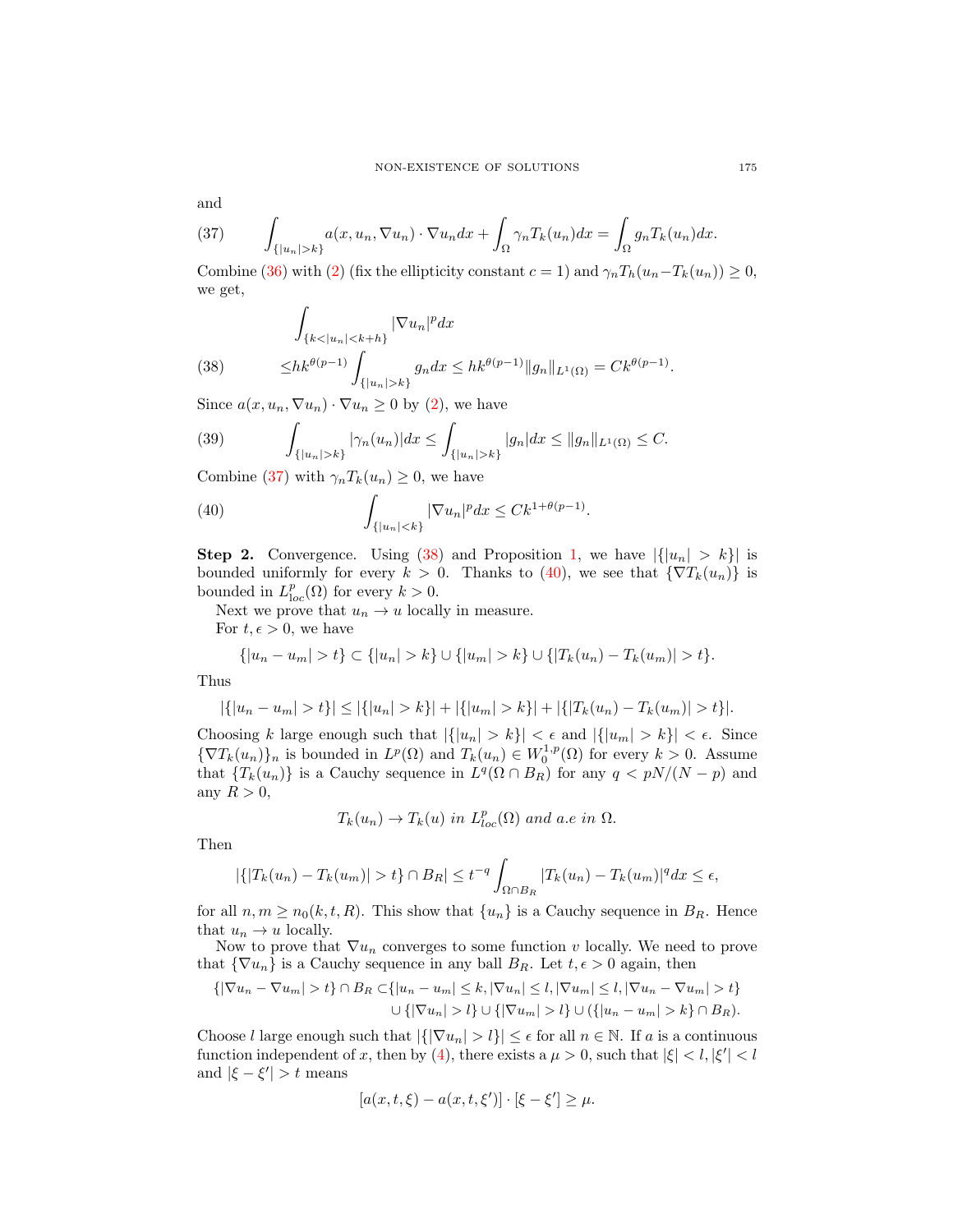This is a consequence of continuity and strict monotonicity of a. Set

<span id="page-11-0"></span>
$$
(41) \t\t d_n = g_n - \gamma_n(x, u_n).
$$

Taking  $T_k(u_n - u_m)$  as the test function of [\(35\)](#page-9-1) and by [\(37\)](#page-10-0), [\(41\)](#page-11-0), we have

$$
\int_{\{|u_n-u_m|< k\}} [a(x, u_n, \nabla u_n) - a(x, u_m, \nabla u_m)] \cdot \nabla (u_n - u_m) dx
$$
\n
$$
= \int_{\Omega} (d_n - d_m) T_k (u_n - u_m) dx
$$
\n
$$
\leq C k^{1+\theta(p-1)}.
$$

Then

$$
\{ |u_n - u_m| \le k, |\nabla u_n| \le l, |\nabla u_m| \le l, |\nabla u_n - \nabla u_m| > t \}
$$
  

$$
\le \frac{1}{\mu} \int_{\{|u_n - u_m| < k\}} [a(x, u_n, \nabla u_n) - a(x, u_m, \nabla u_m)] \cdot \nabla (u_n - u_m) dx
$$
  

$$
\le \frac{1}{\mu} C k^{1 + \theta(p-1)} \le \epsilon,
$$

if k is small enough such that  $k^{1+\theta(p-1)} \leq \mu \epsilon / C$ .

Since l and k have been confirmed, if  $n_0$  large enough, we have  $|({|u_n - u_m| >$  $|k\rangle \cap B_R| \leq \epsilon$  for  $n, m \geq n_0$ . Then we get  $|\{|\nabla u_n - \nabla u_m| > t\} \cap B_R| \leq 4\epsilon$ . This prove that  $\nabla u_n$  converges to some function v locally.

Finally, since  ${\nabla T_k(u_n)}_n \in L^p(\Omega)$  for every  $k > 0$ , it converges weakly to  ${\nabla T_k(u)}$  in  $L^p_{loc}(\Omega)$ . We have  $u \in W_0^{1,p}(\Omega)$  and  $\nabla u = v$  a.e in  $\Omega$ .

Step 3. In order to prove the existence of the solution completely, we still need to prove that sequence  $\{a(x, u, \nabla u)\}_n$  is bounded in  $L^q_{loc}(\Omega)$  for all

$$
q \in \left(1, \frac{N(1-\theta)}{N - (1 + \theta(p-1))}\right).
$$

Indeed, by Proposition [2,](#page-6-3)  $|\nabla u_n|^{p-1} \in M^{\frac{N(1-\theta)}{N-(1+\theta(p-1))}} \subset L^q_{loc}(\Omega)$ . And by [\(3\)](#page-0-2), we have  $|a(x, u_n, \nabla u_n)| \in L^{p'}(\Omega) \subset L^{q}_{loc}(\Omega)$ . According to the Nemitskii's theorem,  $\nabla u_n \to \nabla u$  implies that

$$
a(x, u_n, \nabla u_n) \to a(x, u, \nabla u).
$$

It follows that

$$
a(x, u, \nabla u) \in M^{\frac{N(1-\theta)}{N-(1+\theta(p-1))}} \subset L^q_{loc}(\Omega),
$$
  

$$
\frac{N(1-\theta)}{1+\theta(n-1))}.
$$

for all  $q \in \left(1, \frac{N(1-\theta)}{N-(1+\theta(p-1))}\right)$ 

3.2. Proof of Theorem [1.2.](#page-2-1) In this subsection, we give the proof of Theorem [1.2](#page-2-1) following some ideas in [\[11,](#page-17-15) [22\]](#page-17-13).

*Proof.* Step 1 (A priori estimates). Firstly, choosing  $T_k(u_n)(1-\varphi_{\delta})^s$  as test function in the weak formulation of [\(9\)](#page-2-0), where  $s = \frac{\eta}{\eta - p + 1}$  and  $\eta$  will be given in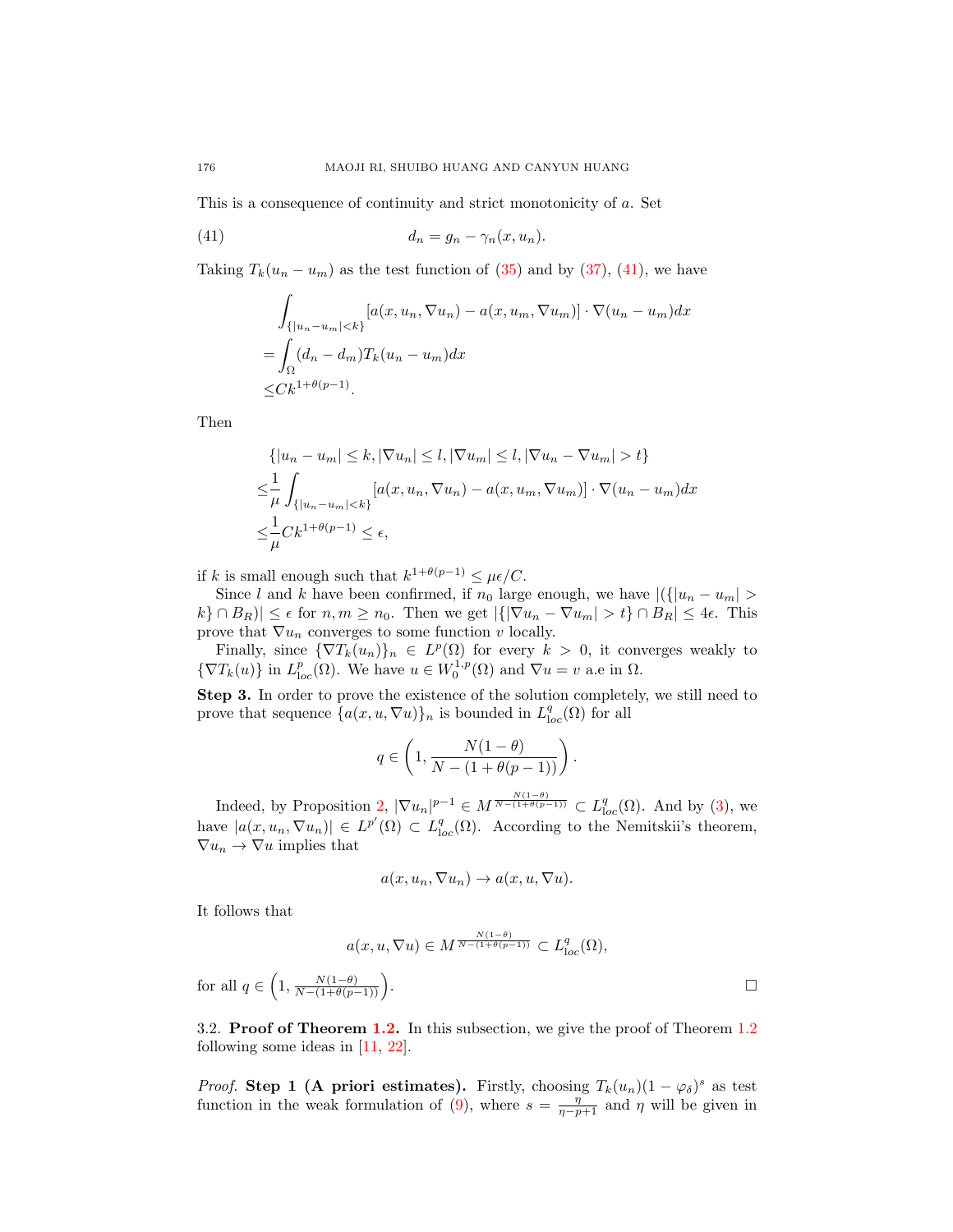$(48)$ , we have

$$
\int_{\Omega} a(x, u_n, \nabla u_n) \cdot \nabla T_k(u_n) (1 - \varphi_{\delta})^s dx + \int_{\Omega} |u_n|^{q-1} u_n T_k(u_n) (1 - \varphi_{\delta})^s dx
$$
  
=  $s \int_{\Omega} a(x, u_n, \nabla u_n) \cdot \nabla \varphi_{\delta} T_k(u_n) (1 - \varphi_{\delta})^{s-1} dx + \int_{\Omega} g_n T_k(u_n) (1 - \varphi_{\delta})^s dx$   
(42)  $+ \int_{\Omega} f_n^+ T_k(u_n) (1 - \varphi_{\delta})^s dx + \int_{\Omega} f_n^- T_k(u_n) (1 - \varphi_{\delta})^s dx.$ 

<span id="page-12-0"></span>By  $(2)$ , we get

(43) 
$$
\int_{\Omega} a(x, u_n, \nabla u_n) \cdot \nabla T_k(u_n) d\mu \geq c \int_{\Omega} \frac{|\nabla T_k(u_n)|^p}{(1 + |T_k(u_n)|)^{\theta(p-1)}} d\mu,
$$

here  $d\mu := (1 - \varphi_{\delta})^s dx$ . Since  $u_nT_k(u_n) \geq 0$ ,

(44) 
$$
\int_{\Omega} |u_n|^{q-1} u_n T_k(u_n) (1 - \varphi_{\delta})^s dx \ge \int_{\{|u_n| \ge k\}} |u_n|^{q-1} u_n T_k(u_n) d\mu
$$

$$
\ge k^{q+1} \mu(\{|u_n| \ge k\}).
$$

Using [\(3\)](#page-0-2) and the Young inequality, we find

$$
\int_{\Omega} |a(x, u_n, \nabla u_n) \cdot \nabla \varphi_{\delta} T_k(u_n) (1 - \varphi_{\delta})^{s-1} | dx
$$
\n
$$
\leq c_0 k \int_{\Omega} (|\nabla u_n|^{p-1} + b(x)) (|\nabla \varphi_{\delta}^+| + |\nabla \varphi_{\delta}^+|) (1 - \varphi_{\delta})^{s-1} dx
$$
\n
$$
\leq C k \int_{\Omega} (|\nabla u_n|^{(p-1)r'} + |b(x)|^{r'}) (1 - \varphi_{\delta})^{(s-1)r'} dx + C k \int_{\Omega} (|\nabla \varphi_{\delta}^+|^{r} + |\nabla \varphi_{\delta}^+|^{r}) dx
$$
\n(45)\n
$$
\leq C k (\int_{\Omega} (|\nabla u_n|^{(p-1)r'} + |b(x)|^{r'}) (1 - \varphi_{\delta})^{(s-1)r'} dx + \delta).
$$

<span id="page-12-1"></span>Combine [\(42\)](#page-12-0)-[\(45\)](#page-12-1), by [\(7\)](#page-2-5) and  $\{g_n\} \in L^1(\Omega)$ ,  $b \in L^{p'}(\Omega)$ , we have

<span id="page-12-2"></span>(46) 
$$
\int_{\Omega} \frac{|\nabla T_k(u_n)|^p}{(1+|T_k(u_n)|)^{\theta(p-1)}} d\mu + k^{q+1} \mu({\{|u_n| \ge k\}})
$$

$$
\le C k (\int_{\Omega} |\nabla u_n|^{(p-1)r'} (1-\varphi_{\delta})^{(s-1)r'} dx + \delta + \mu(\Omega).
$$

For a fixed  $\sigma \geq 0$ , thanks to [\(46\)](#page-12-2), we get

$$
\mu({\vert \nabla u_n \vert > \sigma})
$$
\n=  $\mu({\vert \nabla u_n \vert > \sigma}, |u_n| < k}) + \mu({\vert \nabla u_n \vert > \sigma}, |u_n| \ge k})$   
\n $\leq \frac{1}{\sigma^p} \int_{\Omega} |\nabla T_k(u_n)|^p d\mu + \mu({\vert u \vert > k})$   
\n $\leq \frac{(1+k)^{\theta(p-1)}}{\sigma^p} \int_{\Omega} \frac{|\nabla T_k(u_n)|^p}{(1+|T_k(u_n)|)^{\theta(p-1)}} d\mu + \mu({\vert u \vert > k})$   
\n $\leq C \left( \int_{\Omega} |\nabla u_n|^{(p-1)r'} (1-\varphi_{\delta})^{(s-1)r'} dx + \delta + \mu(\Omega) \right) \left( \frac{(1+k)^{1+\theta(p-1)}}{\sigma^p} + \frac{1}{k^q} \right),$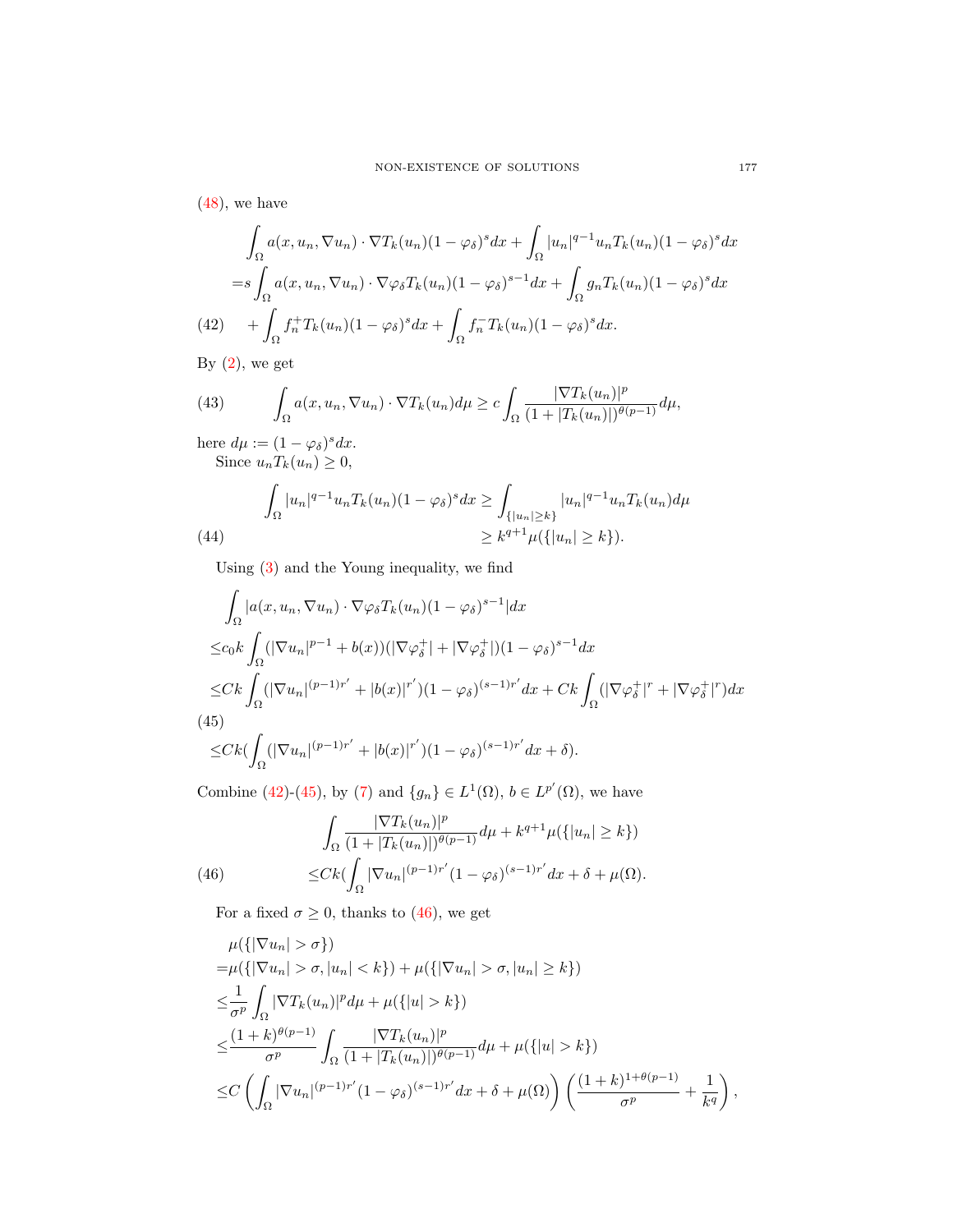which implies

<span id="page-13-1"></span>
$$
\mu|\{|\nabla u_n| > \sigma\}|\n\leq C\sigma^{-\frac{pq}{q+1+\theta(p-1)}} \left(\int_{\Omega} |\nabla u_n|^{(p-1)r'} (1-\varphi_{\delta})^{(s-1)r'} dx + \delta + \mu|\Omega|\right).
$$

Let

<span id="page-13-0"></span>(48) 
$$
(p-1)r' < \eta < \frac{pq}{q+1+\theta(p-1)}.
$$

Clearly, such  $\eta$  exists by [\(10\)](#page-2-6). In view of [\(47\)](#page-13-1)-[\(48\)](#page-13-0), we have

$$
\int_{\Omega} |\nabla u_n|^{\eta} d\mu \le C \left( \int_{\Omega} |\nabla u_n|^{(p-1)r'} (1 - \varphi_{\delta})^{(s-1)r'} dx + \delta + \mu(\Omega) \right).
$$

By the Holder's inequality,

$$
\int_{\Omega} |\nabla u_n|^{(p-1)r'} (1-\varphi_{\delta})^{(s-1)r'} dx
$$
\n
$$
\leq C \left( \int_{\Omega} |\nabla u_n|^{\eta} d\mu \right)^{\frac{(p-1)r'}{\eta}}
$$
\n
$$
\leq C \left( \int_{\Omega} |\nabla u_n|^{(p-1)r'} (1-\varphi_{\delta})^{(s-1)r'} dx + \delta + \mu |\Omega| \right)^{\frac{(p-1)r'}{\eta}}
$$

.

By Lemma [2.1,](#page-3-1)  $1 - \varphi_{\delta}$  is zero both on a neighbourhood of  $K^+$  and  $K^-$ . Hence

<span id="page-13-2"></span>(49) 
$$
\int_{\Omega} |\nabla u_n|^{(p-1)r'} (1-\varphi_{\delta})^{(s-1)r'} dx \leq C(\delta + \mu |\Omega|) \leq C(\delta).
$$

Using  $(46)$  and  $(49)$ , we conclude that

<span id="page-13-3"></span>(50) 
$$
\int_{\Omega} |\nabla T_k(u_n)|^p dx \leq C k^{1+\theta(p-1)}.
$$

According to Lemma [2.5,](#page-4-3) we have  $|\nabla u_n| \in M^s(\Omega)$ , where  $s = \frac{pq}{q+1+\theta(p-1)}$ .

By  $(50)$  and Lemma [2.6,](#page-4-4) there exists a subsequence, still denoted by  $u_n$ , which converges to a measurable function u almost everywhere in  $\Omega$ . So  $T_k(u_n) \to T_k(u)$ in  $\Omega$  for every  $k > 0$ .

Since  $T_k(u_n) \in W_0^{1,p}(\Omega)$ , by the weak lower semi-continuity of the norm,  $T_k(u) \in$  $W_0^{1,p}(\Omega)$  for every  $k > 0$ . Thus u has an gradient  $\nabla u$  in the sense of Definition [2.2,](#page-3-2) as a consequence of the a priori estimates on  $\nabla u_n$  and [\(4\)](#page-1-1), we have

<span id="page-13-6"></span>(51) 
$$
a(x, u_n, \nabla u_n) \to a(x, u, \nabla u) \text{ strongly in } (L^s(\Omega))^N,
$$

for every  $s < \frac{pq}{(q+1+\theta(p-1))(p-1)}$ .

Step 2 (Energy estimates). Let  $\psi_{\delta} = \psi_{\delta}^{+} + \psi_{\delta}^{-}$ , where  $\psi_{\delta}^{+}$  and  $\psi_{\delta}^{-}$  are as in Lemma [2.1.](#page-3-1) Then

<span id="page-13-4"></span>(52) 
$$
\int_{\{u_n>2m\}} u_n^q (1-\psi_\delta) dx = \omega(n,m,\delta),
$$

and

<span id="page-13-5"></span>(53) 
$$
\int_{\{u_n<-2m\}} |u_n|^q (1-\psi_\delta) dx = \omega(n,m,\delta).
$$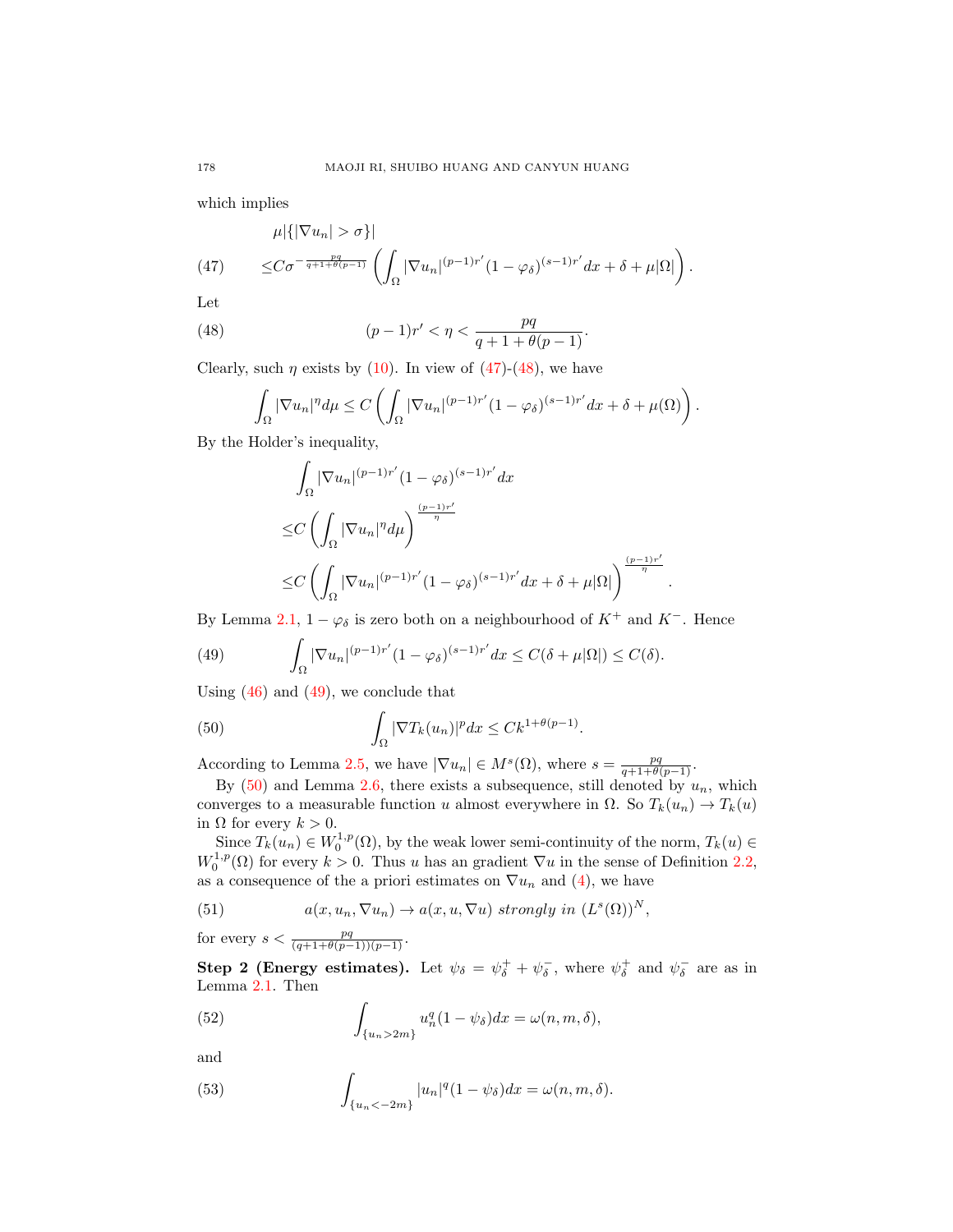Choose  $\beta_m(u_n)(1 - \psi_\delta)$  as test function in the weak formulation of [\(9\)](#page-2-0), where

$$
\beta_m(s) = \begin{cases} \frac{s}{m} - 1, & m < s \le 2m, \\ 1, & s > 2m, \\ 0, & s \le m. \end{cases}
$$

We obtain

$$
\frac{1}{m} \int_{\{m < u_n < 2m\}} a(x, u_n, \nabla u_n) \cdot \nabla u_n (1 - \psi_\delta) dx \tag{A}
$$

$$
- \int_{\Omega} a(x, u_n, \nabla u_n) \cdot \nabla \psi_{\delta} \beta_m(u_n) dx \tag{B}
$$

$$
+\int_{\Omega} |u_n|^{q-1} u_n \beta_m(u_n)(1-\psi_\delta) dx \tag{C}
$$

$$
=\int_{\Omega} f_n^+ \beta_m(u_n)(1-\psi_\delta)dx
$$
\n(D)

$$
-\int_{\Omega} f_n^- \beta_m(u_n)(1-\psi_\delta)dx\tag{E}
$$

$$
+\int_{\Omega} g_n \beta_m(u_n)(1-\psi_{\delta})dx.\tag{F}
$$

Since (A) and  $-(E)$  are non-negative, we can get rid of them. And since  $\beta_m(u_m)$ converges to  $\beta_m(u)$  almost everywhere in  $\Omega$  and in the weak∗topology of  $L^{\infty}(\Omega)$ ,  $\beta_m(u_n)$  converges to zero in the weak∗topology of  $L^{\infty}(\Omega)$  as  $m \to \infty$ , we have

$$
-(B) = \int_{\Omega} a(x, u, \nabla u) \cdot \nabla \psi_{\delta} \beta_m(u) dx + \omega(n) = \omega(n, m),
$$

and

$$
(C) \ge \int_{\{u_n>2m\}} u_n^q (1-\psi_\delta) dx.
$$

By  $\psi_{\delta} = \psi_{\delta}^{+} + \psi_{\delta}^{-}$  and [\(6\)](#page-2-2),

 $\ddot{\phantom{0}}$ 

$$
(D) \leq \int_{\Omega} f_n^+(1 - \psi_{\delta}) dx = \int_{\Omega} (1 - \psi_{\delta}^+) d\lambda^+ - \int_{\Omega} \psi_{\delta}^- d\lambda^- + \omega(n) = \omega(n, \delta),
$$

and

$$
(F) = \omega(n, m).
$$

We get  $(52)$ , the proof of  $(53)$  is identical.

**Step 3 (Passing to the limit).** Now we show that u is an entropy solution to  $(8)$ with datum g. Choose  $T_k(u_n - \varphi)(1 - \psi_\delta)$  as test function in the weak formulation of  $(9)$ , we get

$$
\int_{\Omega} a(x, u_n, \nabla u_n) \cdot \nabla T_k(u_n - \varphi)(1 - \psi_\delta) dx \tag{A}
$$

$$
- \int_{\Omega} a(x, u_n, \nabla u_n) \cdot \nabla \psi_{\delta} T_k(u_n - \varphi) dx \tag{B}
$$

$$
+\int_{\Omega} |u_n|^{q-1} u_n T_k (u_n - \varphi)(1 - \psi_\delta) dx \tag{C}
$$

$$
=\int_{\Omega} f_n^+ T_k (u_n - \varphi)(1 - \psi_{\delta}) dx \tag{D}
$$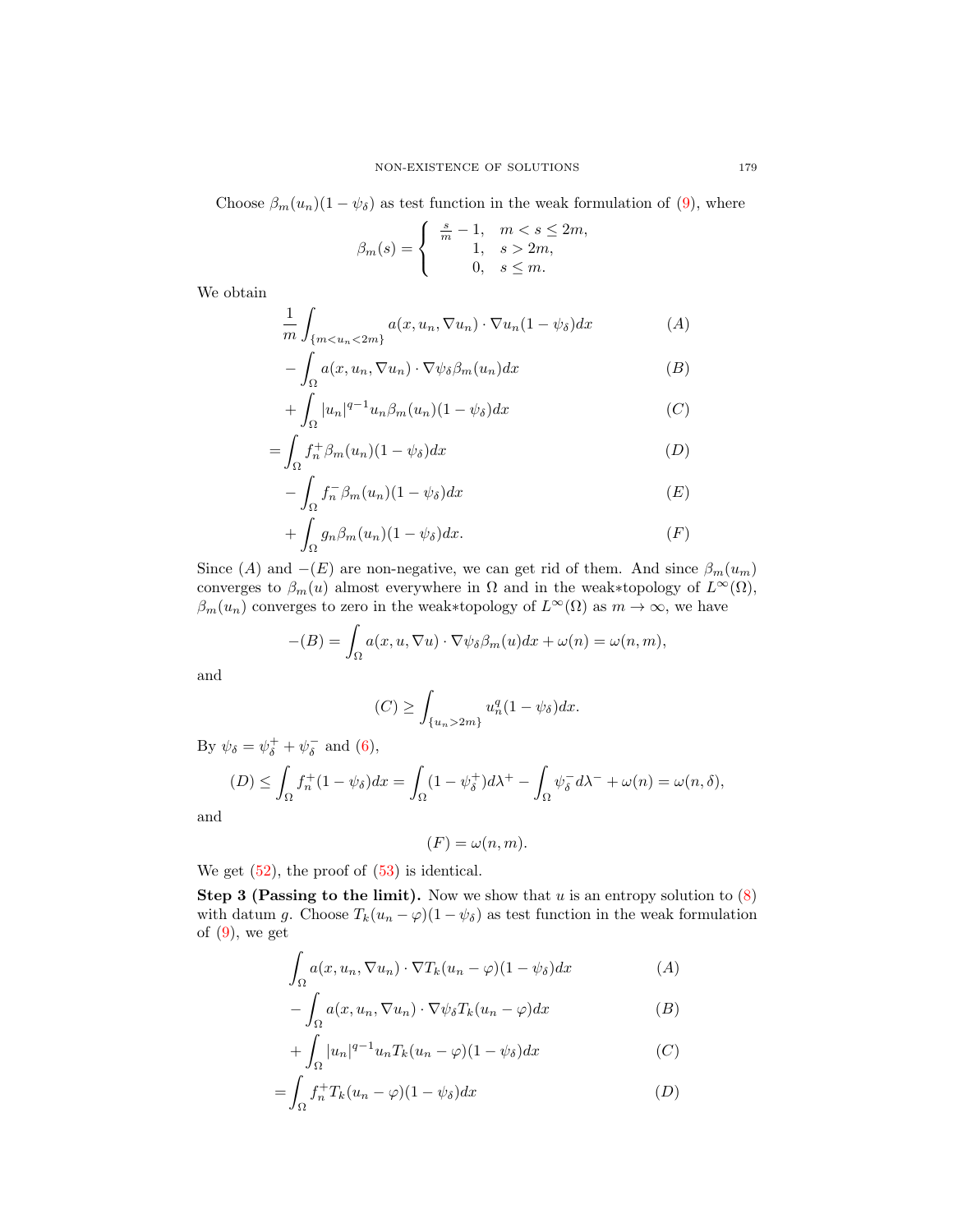180 MAOJI RI, SHUIBO HUANG AND CANYUN HUANG

$$
-\int_{\Omega} f_n^{-} T_k (u_n - \varphi)(1 - \psi_{\delta}) dx \tag{E}
$$

$$
+\int_{\Omega}g_nT_k(u_n-\varphi)(1-\psi_\delta)dx.\tag{F}
$$

By [\(13\)](#page-3-3),

$$
(A) = \int_{\{|u_n - \varphi| < k\}} a(x, u_n, \nabla u_n) \cdot \nabla u_n (1 - \psi_\delta) dx - \int_{\{|u_n - \varphi| < k\}} a(x, u_n, \nabla u_n) \cdot \nabla \varphi (1 - \psi_\delta) dx,
$$

while

$$
\int_{\{|u_n-\varphi|
$$
= \int_{\{|u-\varphi|
$$
$$

The Fatou lemma implies

$$
\int_{\{|u-\varphi|<\,k\}} a(x,u,\nabla u) \cdot \nabla u dx
$$
\n
$$
\leq \lim_{n\to\infty} \inf \int_{\{|u_n-\varphi|< k\}} a(x,u_n,\nabla u_n) \cdot \nabla u_n dx.
$$

Using  $(13)$ ,  $(51)$ , we have

$$
-(B) = \int_{\Omega} a(x, u, \nabla u) \cdot \nabla \psi_{\delta} T_k(u - \varphi) dx + \omega(n) = \omega(n, \delta).
$$

While

$$
(F) = \int_{\Omega} gT_k(u - \varphi)dx + \omega(n, \delta),
$$

and

$$
|(D)| + |(E)| = \int_{\Omega} (f_n^+ + f_n^-) T_k (u_n - \varphi)(1 - \psi_{\delta}) dx
$$
  

$$
\leq k \int_{\Omega} (f_n^+ + f_n^-)(1 - \psi_{\delta}) dx = \omega(n, \delta).
$$

So that we only need to deal with (C). Let  $m > k + ||\varphi||_{L^{\infty}(\Omega)}$  be fixed,

$$
(C) = \int_{\{-2m \le u_n \le 2m\}} |u_n|^{q-1} u_n T_k (u_n - \varphi)(1 - \psi_\delta) dx \tag{G}
$$

$$
+ k \int_{\{u_n > 2m\}} u_n^q (1 - \psi_\delta) dx + k \int_{\{u_n < -2m\}} |u_n|^q (1 - \psi_\delta) dx. \tag{H}
$$

By  $(52)$  and  $(53)$ , we get

$$
(H) = \omega(n, m, \delta),
$$

and

$$
(G) = \int_{\Omega} |u|^{q-1} u T_k (u - \varphi)(1 - \psi_{\delta}) dx + \omega(n, m)
$$
  
= 
$$
\int_{\Omega} |u|^{q-1} u T_k (u - \varphi) dx + \omega(n, m, \delta).
$$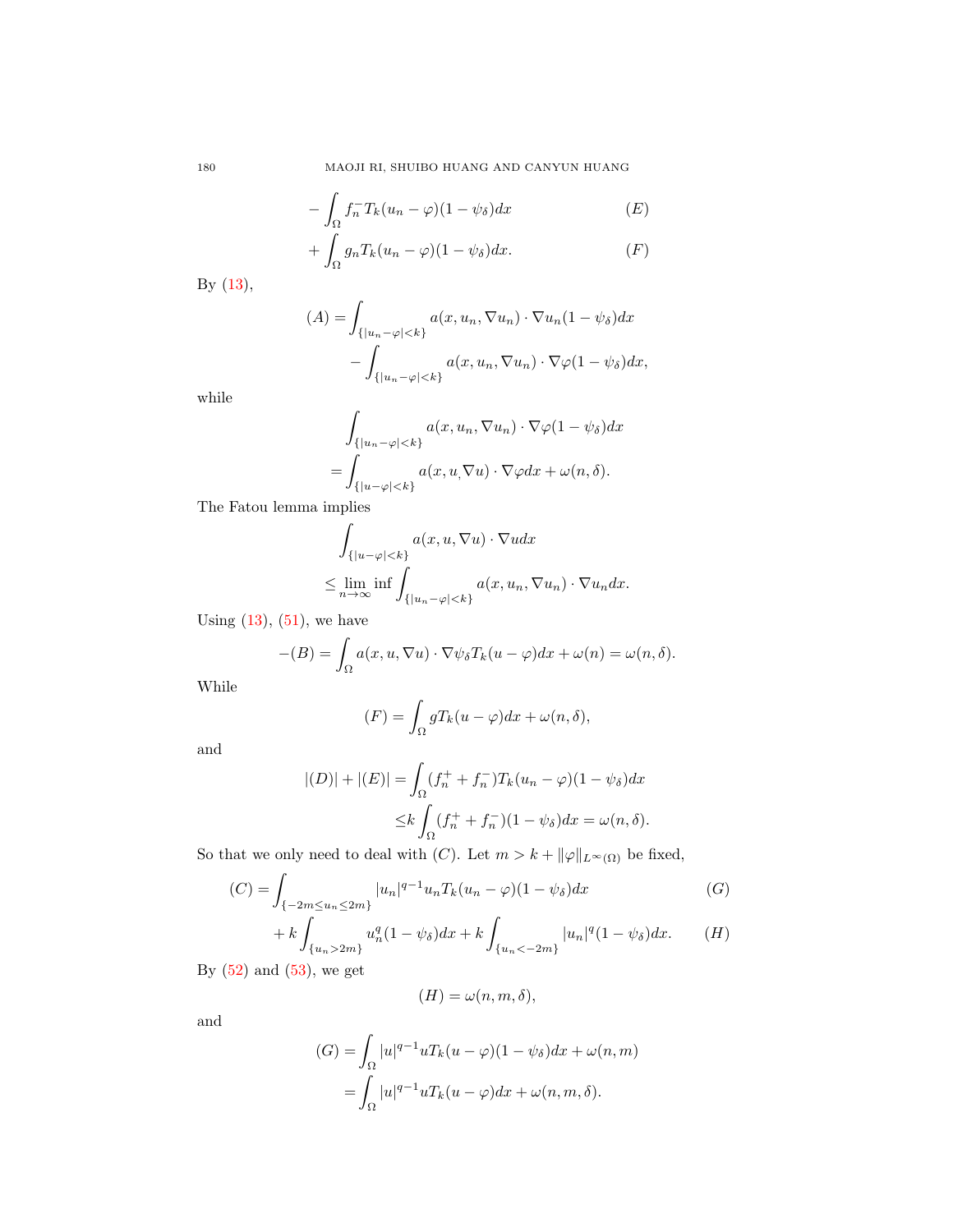Summing up the result of  $(A)$ - $(H)$ , we have

$$
\int_{\Omega} a(x, u, \nabla u) \cdot \nabla T_k(u - \varphi) dx + \int_{\Omega} |u|^{q-1} u T_k(u - \varphi) dx \le \int_{\Omega} g T_k(u - \varphi) dx.
$$

Thus u is the entropy solution of  $(8)$ .

Finally we prove [\(10\)](#page-2-6). Choose  $\varphi \in C_c^{\infty}(\Omega)$  as test function in the weak formulation of  $(9)$ , we get

$$
\int_{\Omega} a(x, u_n, \nabla u_n) \cdot \nabla \varphi dx + \int_{\Omega} |u_n|^{q-1} u_n \varphi dx = \int_{\Omega} (f_n + g_n) \varphi dx.
$$

Thanks to the assumptions of  $f_n$ ,  $g_n$  and by  $(51)$ ,

<span id="page-16-10"></span>(54) 
$$
\lim_{n \to +\infty} \int_{\Omega} |u_n|^{q-1} u_n \varphi dx = -\int_{\Omega} a(x, u, \nabla u) \cdot \nabla \varphi dx + \int_{\Omega} g \varphi dx + \int_{\Omega} \varphi d\lambda.
$$

Since the entropy solution of  $(8)$  is also a distributional solution of the same problem, for the same  $\varphi$ ,

<span id="page-16-11"></span>(55) 
$$
\int_{\Omega} a(x, u, \nabla u) \cdot \nabla \varphi dx + \int_{\Omega} |u|^{q-1} u \varphi dx = \int_{\Omega} g \varphi dx.
$$

Together with  $(54)$  and  $(55)$ , we find

$$
\lim_{n \to +\infty} \int_{\Omega} |u_n|^{q-1} u_n \varphi dx = \int_{\Omega} |u|^{q-1} u \varphi dx + \int_{\Omega} \varphi d\lambda.
$$

Thus [\(11\)](#page-3-4) holds for every  $\varphi \in C_c^{\infty}(\Omega)$ . Since  $|u_n|^{q-1}u_n$  is bounded in  $L^1(\Omega)$ , (11) can be extended by density to the functions in  $C_c(\Omega)$ .

## **ACKNOWLEDGMENTS**

The authors also would like to thank the anonymous referees for their valuable comments which has helped to improve the paper.

#### **REFERENCES**

- <span id="page-16-8"></span>[1] A. Alvino, L. Boccardo, V. Ferone, L. Orsina and G. Trombetti, [Existence results for nonlinear](http://dx.doi.org/10.1007/s10231-002-0056-y) [elliptic equations with degenerate coercivity,](http://dx.doi.org/10.1007/s10231-002-0056-y) Ann. Mat. Pura. Appl.  $(4)$ , 182 (2003), 53–79. [MR 1970464](http://www.ams.org/mathscinet-getitem?mr=1970464&return=pdf)
- <span id="page-16-6"></span>[2] P. Bénilan, L. Boccardo, T. Gallouët, R. Gariepy, M. Pierre and J. L. Vázquez, An  $L^1$  theory of existence and uniqueness of nonlinear elliptic equations, Ann. Scuola. Norm. Sup. Pisa Cl. Sci.  $(4)$ , **22** (1995), 241–273. [MR 1354907](http://www.ams.org/mathscinet-getitem?mr=1354907&return=pdf)
- <span id="page-16-0"></span>[3] P. Bénilan, H. Brézis and M. Crandall, A semilinear equation in  $L^1(\mathbb{R}^N)$ , Ann. Scuola Norm. Sup. Pisa Cl. Sci. (4), 2 (1975), 523–555. [MR 390473](http://www.ams.org/mathscinet-getitem?mr=390473&return=pdf)
- <span id="page-16-9"></span>[4] L. Boccardo, [Some elliptic problems with degenerate coercivity,](http://dx.doi.org/10.1515/ans-2006-0101) Adv. Nonlinear Stud., 6 (2006), 1–12. [MR 2196888](http://www.ams.org/mathscinet-getitem?mr=2196888&return=pdf)
- <span id="page-16-5"></span>[5] L. Boccardo, [Some cases of weak continuity in nonlinear Dirichlet problems,](http://dx.doi.org/10.1016/j.jfa.2019.05.020) J. Funct. Anal., 277 (2019), 3673–3687. [MR 4001084](http://www.ams.org/mathscinet-getitem?mr=4001084&return=pdf)
- <span id="page-16-2"></span>[6] L. Boccardo and H. Brézis, Some remarks on a class of elliptic equations with degenerate coercivity, Boll. Unione Mat. Ital. Sez. B Artic. Ric. Mat. (8), 6 (2003), 521–530. [MR 2014815](http://www.ams.org/mathscinet-getitem?mr=2014815&return=pdf)
- <span id="page-16-7"></span>[7] L. Boccardo, G. Croce and L. Orsina, [Nonlinear degenerate elliptic problems with](http://dx.doi.org/10.1007/s00229-011-0473-6)  $W_0^{1,1}(\Omega)$ [solutions,](http://dx.doi.org/10.1007/s00229-011-0473-6) Manuscripta Math., 137 (2012), 419–439. [MR 2875285](http://www.ams.org/mathscinet-getitem?mr=2875285&return=pdf)
- <span id="page-16-4"></span>[8] L. Boccardo, T. Gallouët and L. Orsina, [Existence and uniqueness of entropy solutions for](http://dx.doi.org/10.1016/S0294-1449(16)30113-5) [nonlinear elliptic equations with measure data,](http://dx.doi.org/10.1016/S0294-1449(16)30113-5) Ann. Inst. H. Poincaré Anal. Non Linéaire, 13 (1996), 539–551. [MR 1409661](http://www.ams.org/mathscinet-getitem?mr=1409661&return=pdf)
- <span id="page-16-1"></span>[9] H. Brézis, Nonlinear elliptic equations involving measures, in Contributions to Nonlinear Partial Differential Equations, Res. Notes Math., 89, Pitman, Boston, MA, 1983, 82–89. [MR](http://www.ams.org/mathscinet-getitem?mr=730798&return=pdf) [730798](http://www.ams.org/mathscinet-getitem?mr=730798&return=pdf)
- <span id="page-16-3"></span>[10] G. Cirmi, On the existence of solutions to non-linear degenerate elliptic equations with measures data, Ricerche Mat., 42 (1993), 315–329. [MR 1283363](http://www.ams.org/mathscinet-getitem?mr=1283363&return=pdf)